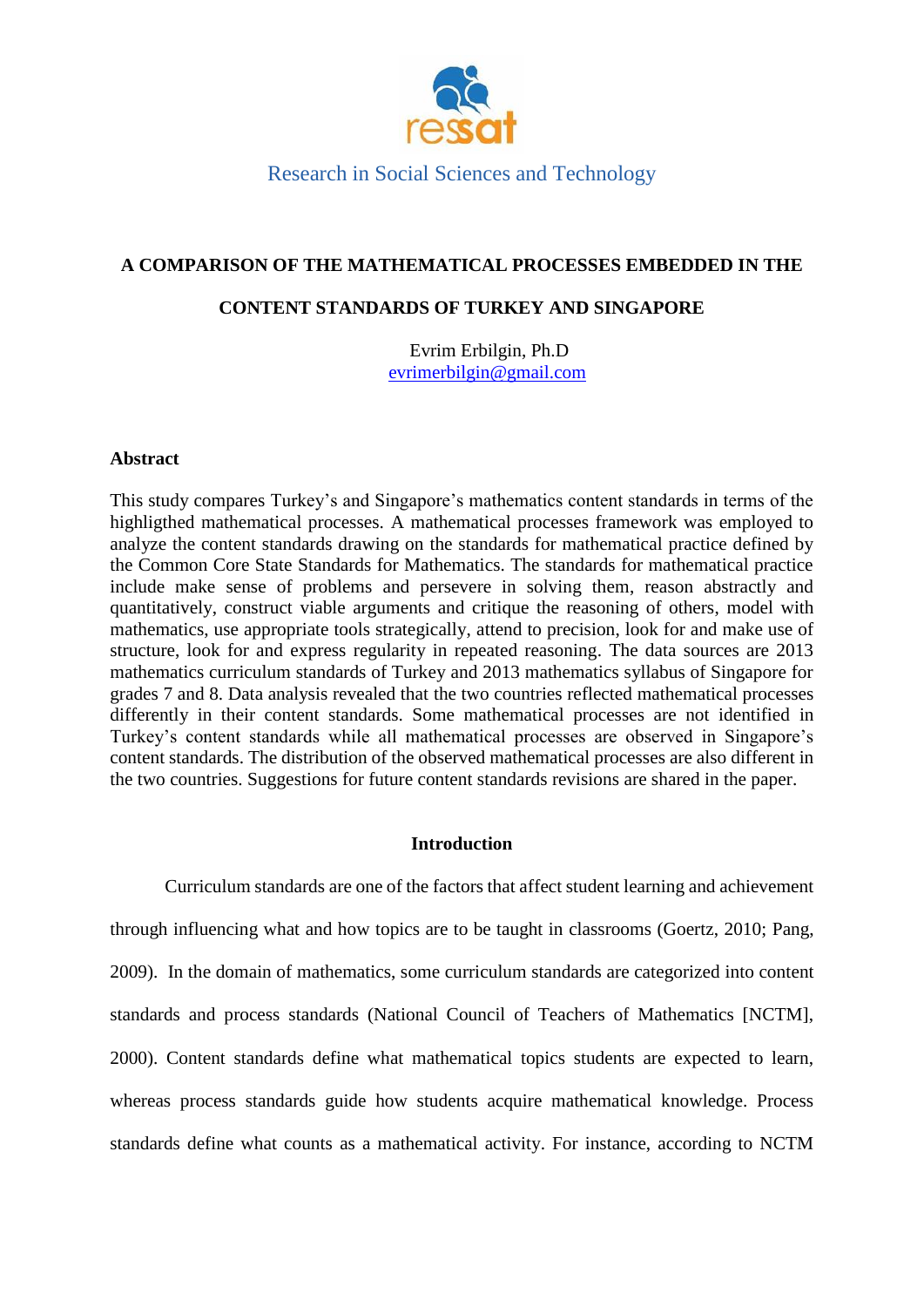(2000), doing mathematics means formulating and solving complex problems, developing and testing mathematical conjectures, sharing and discussing mathematical ideas, recognizing and making connections among mathematical topics, and creating and using multiple representations. This type of mathematical practice is essential for developing students' conceptual understanding of mathematics (Hiebert, 2003), therefore, process standards might contribute to increased student learning in schools. Despite the importance of process standards in promoting student performance, they are often ignored in research studies that focus on analyzing or comparing curriculum standards (Tran, Reys, Teuscher, Dingman, & Kasmer, 2016).

There have been many research studies that compared curriculum standards of different countries (Porter, McMaken, Hwang, & Yang, 2011; Schmidt, Wang, & McKnight, 2005). Particular attention has been given to higher achieving countries whose students outperformed their peers in other countries in international studies such as Trends in International Mathematics and Science Study [TIMSS] and the Program for International Student Assessment [PISA]. Many of the research studies on mathematics curriculum comparison focused on analyzing and comparing what mathematics is included and in which sequence the topics are ordered within the content standards (Tran et al., 2016). Lacking are studies that investigate how mathematics topics are introduced in content standards. The current study aims to compare content standards of Turkey and Singapore in terms of process standards by examining how students are expected to learn mathematical topics as expressed in the content standards. The reason for choosing Turkey is the author's interest; she is from Turkey and aims to contribute to curriculum studies in her country. The reason for the choice of Singapore is that Singapore is among the top performing countries both in the most recent TIMSS (Provasnik, Malley, Stephens, Landeros, Perkins, & Tang, 2016) and PISA (The Organisation for Economic Co-operation and Development, 2016), and its curriculum documents are available online in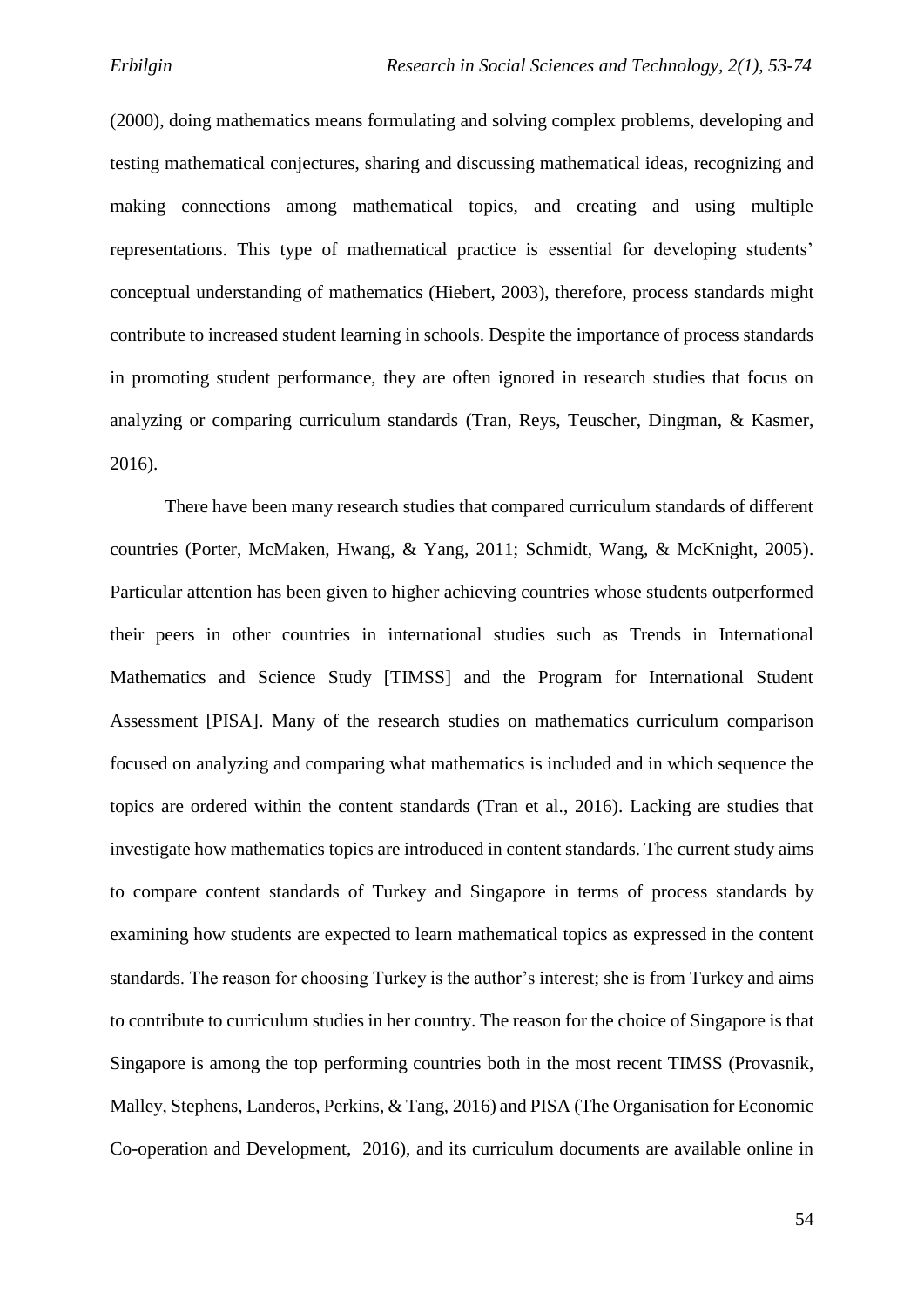English. Comparing the two countries' curricula with a focus on mathematical processes will contribute to research efforts in the area of curriculum by providing a framework for analysis. There are frameworks for analyzing or comparing content standards based on their cognitive complexity (e.g., Depth of Knowledge, Webb (2007)) or content coverage (e.g., General Topic Trace Mapping (Schmidt et al., 2005), however, there is a need to develop a framework to analyze content standards with a focus on mathematical processes (Tran et al., 2016). The current study will also provide data to curriculum developers in Turkey, Singapore, and other countries as they consider integrating process standards into the content standards.

#### **Theoretical Framework**

In mathematics education literature, *how* students learn mathematical topics have been viewed as important as *what* mathematics they learn (Australian Association of Mathematics Teachers [AAMT], 2006; Kilpatrick, Swafford, & Findell, 2001; NCTM, 2000, 2014). Therefore many curriculum documents include mathematical processes as a guideline to implement content standards in classrooms. In this section, first I will review prominent mathematical processes from the related literature and then present the framework used in this study.

According to NCTM (2000), *mathematical process* standards include problem solving, reasoning and proof, connections, communication, and representations. *The problem solving* standard recommends that students construct new mathematical knowledge through solving challenging questions whose solution methods are not known in advance. Students should be encouraged to reflect on their problem solving processes and to develop a habit of mind that is characterized by curiosity and inquiry. *The reasoning and proof* standard suggests that students look for, develop, and test mathematical conjectures. They should also be able to defend and evaluate mathematical arguments, and justify mathematical results. This standard is about seeing mathematics as a discipline that is meaningful and logical. *The connections* standard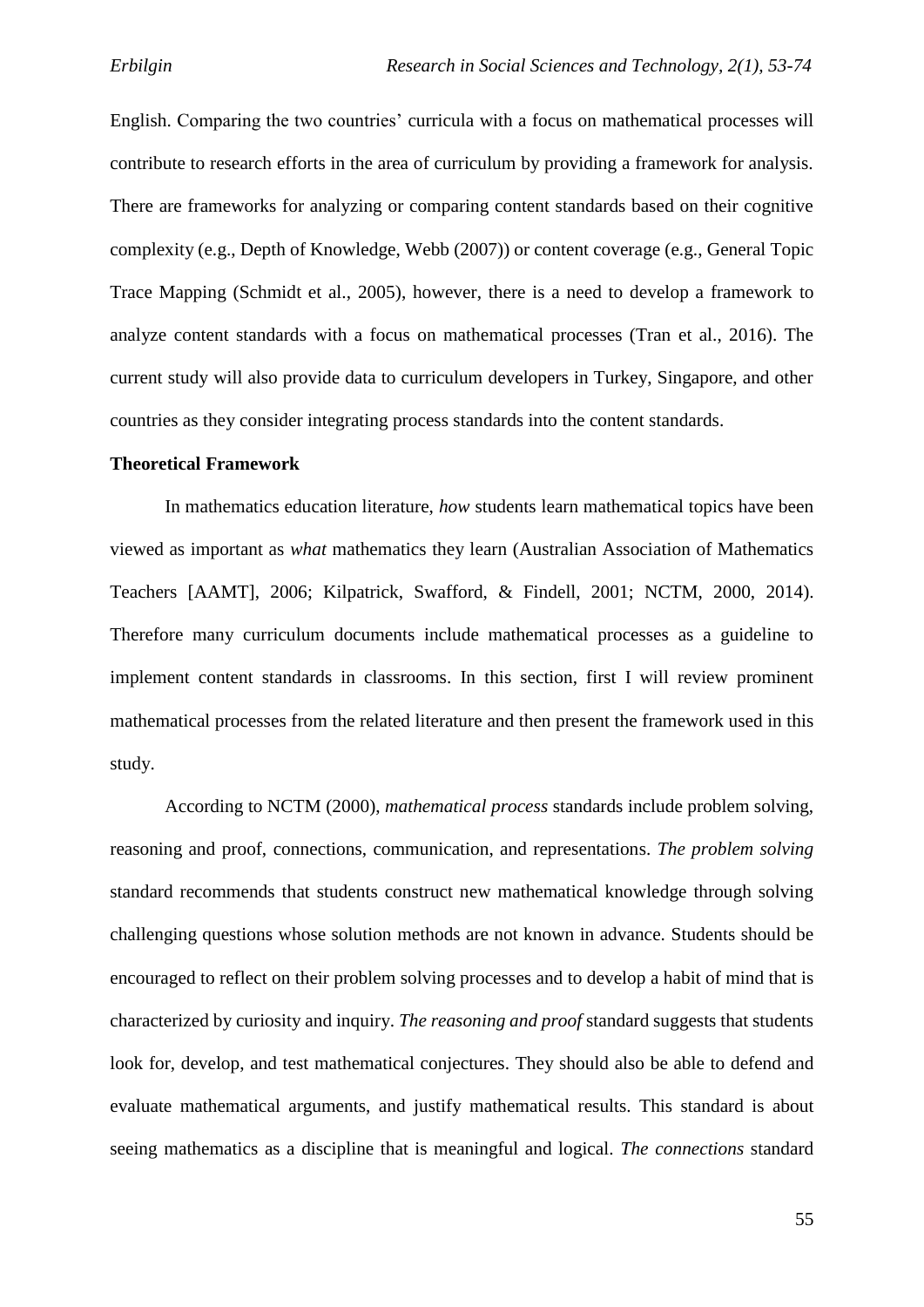advocates that mathematics is a collection of interconnected topics and mathematical concepts build on one another. Additionally, mathematics is related to other disciplines such as science and art. Such view of mathematics helps students understand mathematics conceptually and have a robust learning. *The communication* standard is about providing students with opportunities to share their mathematical thinking and reasoning with other students orally or in writing. Quality listening is also part of this standard. Mathematical communication promotes sharing of multiple perspectives and therefore is essential for rich learning. *The representations* standard involves expressing mathematical ideas in variety forms including words, graphs, tables, and equations. Students should be given opportunities to use multiple representations and translate one representation into another.

Kilpatrick et al. (2001) defined *mathematical proficiency* that is necessary for students to learn mathematics successfully. Mathematical proficiency has five interwoven and interdependent components: conceptual understanding, procedural fluency, strategic competence, adaptive reasoning, and productive disposition. *Conceptual understanding* refers to knowing the reasons behind mathematical principles or formulas. A learner with conceptual understanding has a connected knowledge network. *Procedural fluency* means performing mathematical procedures accurately and effectively. *Strategic competence* is related to problem solving standard of NCTM (2000). It means being able to formulate and solve mathematical problems strategically. *Adaptive reasoning* indicates logical thinking about mathematical concepts. Similar to the reasoning and proof standard (NCTM, 2000), it provides students with capacity to analyze a mathematical situation critically, to reason both inductively and deductively, to reflect on their mathematical activity, and to justify mathematical arguments. *Productive disposition* toward mathematics is about valuing mathematics and seeing it useful in our lives.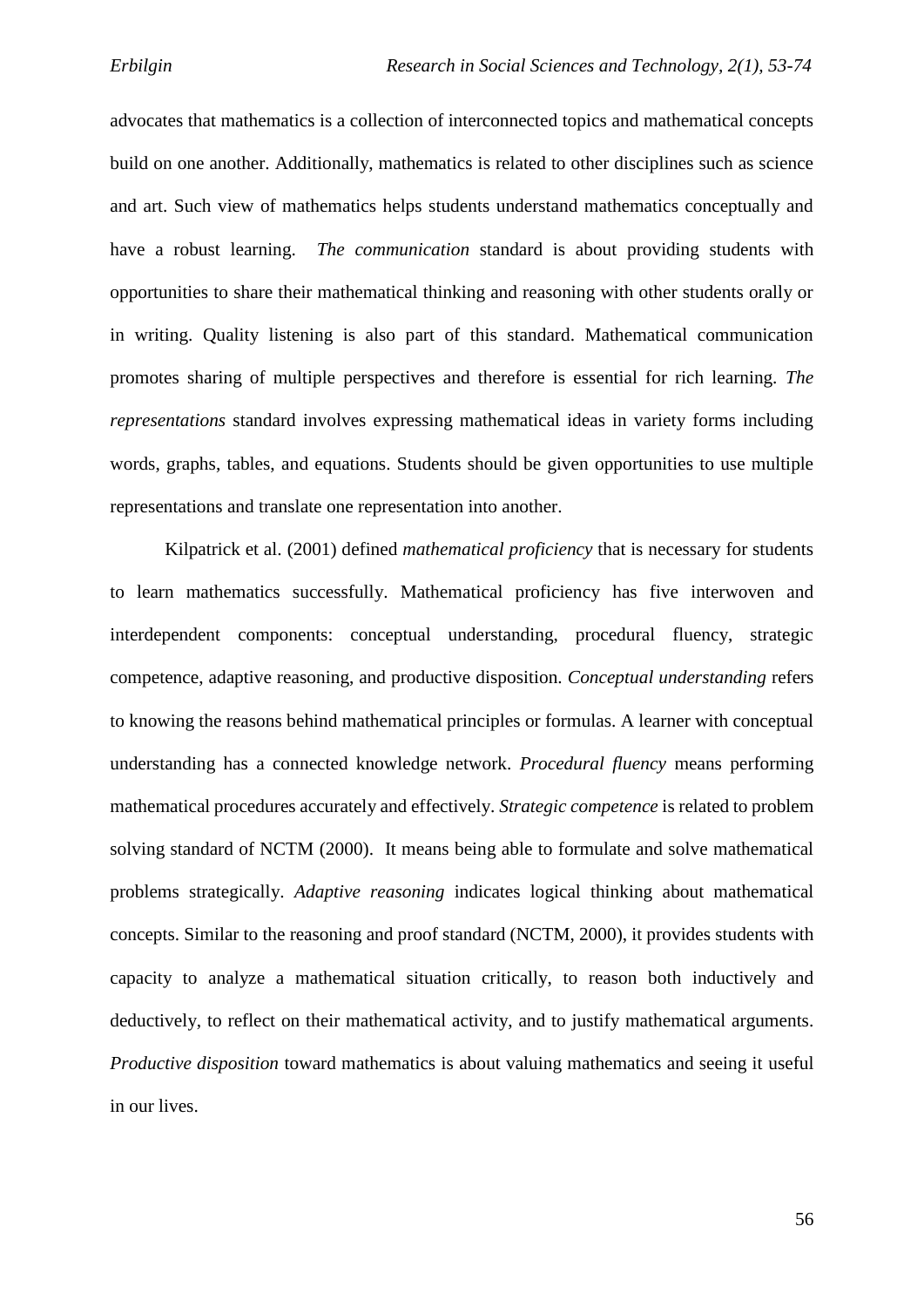More recently, the Common Core State Standards for Mathematics [CCSSM] ((National Governors Association Center for Best Practices, Council of Chief State School Officers, 2010) defined 8 standards for mathematical practice drawing on earlier work of NCTM (2000) and Kilpatrick et al. (2001). *Make sense of problems and persevere in solving them* refers to analyzing a problem situation carefully, develop and use a variety of solution strategies, and reflect on the problem solving progress. *Reason abstractly and quantitatively* is about contextualizing mathematical expressions and decontextualizing a given situation. *Construct viable arguments and critique the reasoning of others* indicates constructing and defending mathematical arguments and communicating them to others. *Model with mathematics* means mathematizing real world situations by creating a mathematical model and revising the model if necessary. *Use appropriate tools strategically* refers to selecting and using appropriate materials for solving a mathematics problem or investigating a mathematical idea and being aware of the limitations of available tools. *Attend to precision* is related to being clear and explicit about the definitions, symbols, graphs, and other forms of representations that are used. It is also related to computing fluently. *Look for and make use of structure* indicates finding patterns and using known structures to view a new situation with a different perspective. *Look for and express regularity in repeated reasoning* means concluding generalizations through analyzing individual cases and calculations.

The current study develops a mathematical processes framework to analyze content standards drawing on the standards for mathematical practice defined by CCSSM. The reason for choosing the mathematical processes defined by CCSSM is that it is comprehensive, based on previous frameworks, and detailed. I took each process standard defined by CCSSM and elaborated it such that it could be used to examine content standards. Table 1 contains the mathematical processes coding framework developed and used in this study. For each mathematical process, an example from each country's standards (when exists) is provided.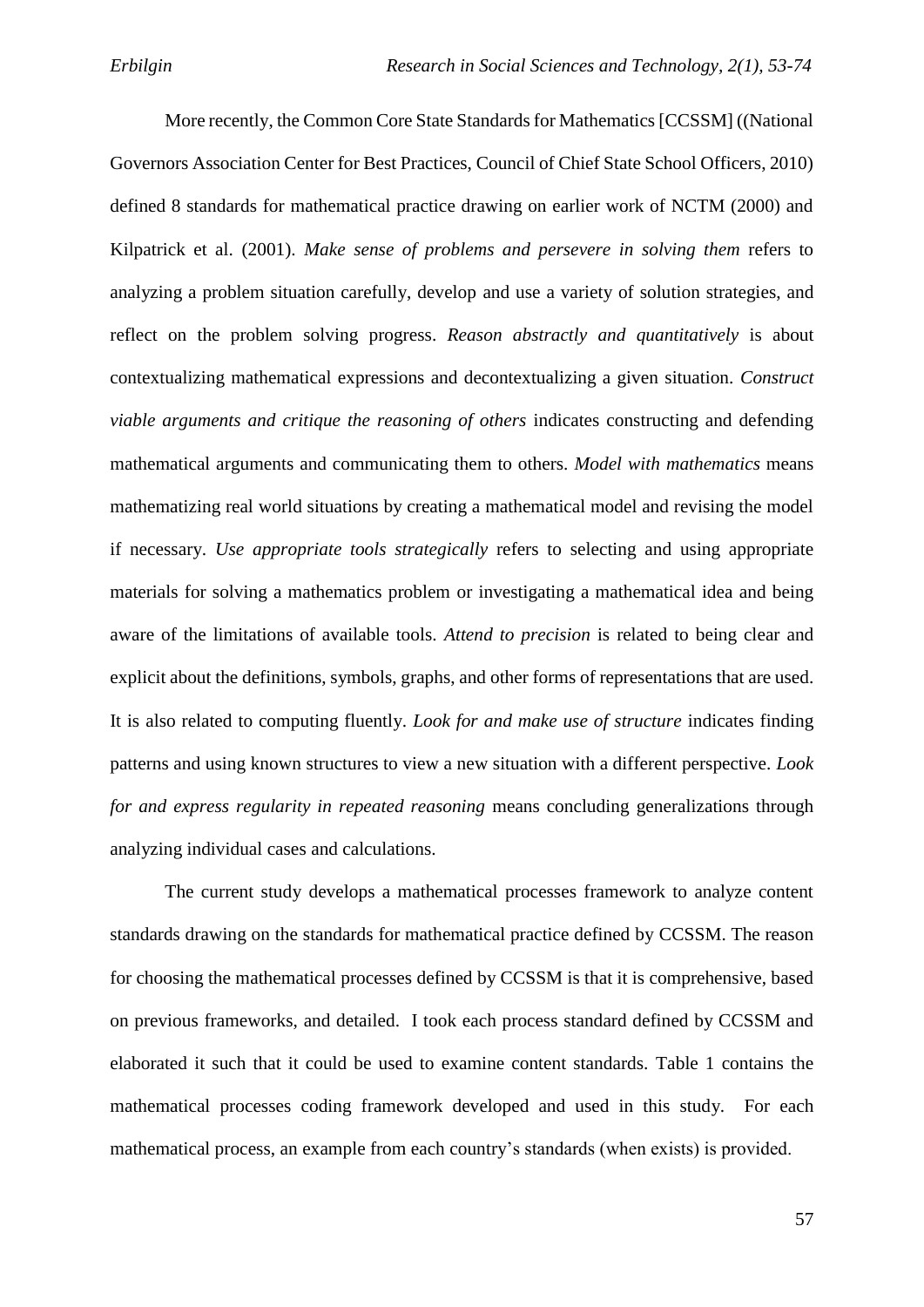# Table 1

*Mathematical Processes Coding Framework*

|                                               | 1. Make Sense of Problems and Persevere in Solving Them (PS)                                                                                                                                                                                                                                                               |  |  |  |  |  |
|-----------------------------------------------|----------------------------------------------------------------------------------------------------------------------------------------------------------------------------------------------------------------------------------------------------------------------------------------------------------------------------|--|--|--|--|--|
| Problem Solving (PS)                          | The content standard expects students to<br>Analyze the problem situation and plan a solution method.<br>Solve problems in any strand of mathematics.<br>Interpret the solution and compare different solution<br>methods. Reflect on the problem solving progress.                                                        |  |  |  |  |  |
| Example:                                      | 7.3.2.5. Solves problems related to area. (Turkey)<br>N2.c. use algebra to solve problems, (Singapore)                                                                                                                                                                                                                     |  |  |  |  |  |
| 2. Reason Abstractly and Quantitatively (RAQ) |                                                                                                                                                                                                                                                                                                                            |  |  |  |  |  |
| Reason Abstractly (RA)                        | The content standard expects students to<br>Represent a given situation symbolically.<br>Make sense of formulas.                                                                                                                                                                                                           |  |  |  |  |  |
| Example:                                      | N7.c. Formulate inequalities from real-world<br>contexts.<br>(Singapore)                                                                                                                                                                                                                                                   |  |  |  |  |  |
| Reason<br>Quantitatively<br>(RQ)              | The content standard expects students to<br>Make sense of quantities in real world contexts.<br>Estimate quantities (numbers, measurements).<br>Compare quantities using units.<br>Examine relationships between quantities.<br>Make inferences from data.<br>8.1.3.3. Determine between which two whole numbers the value |  |  |  |  |  |
| Example:                                      | of a square root of a number that is not a perfect square lies.<br>(Estimation activities to determine the closest whole number is<br>suggested.) (Turkey)                                                                                                                                                                 |  |  |  |  |  |

# *3. Construct Viable Arguments and Critique the Reasoning of Others (CACRO)*

*Construct Arguments (CA)* The content standard expects students to

|                           | Explain why a mathematical statement is true or false.          |
|---------------------------|-----------------------------------------------------------------|
|                           | Elaborate the difference or similarity between mathematical     |
|                           | concepts.                                                       |
|                           | Explain why a mathematical procedure works.                     |
| Example:                  | S1.b. Predict, observe and explain how the different measures   |
|                           | of central tendency are affected by extreme data values (or     |
|                           | outliers). (Singapore)                                          |
| Critique the Reasoning of | The content standard expects students to                        |
| Others (CRO)              | Judge whether other's mathematical arguments are valid or       |
|                           | not.                                                            |
|                           | Discuss whether a mathematical argument is valid or not.        |
|                           | Share and compare problem solution strategies.                  |
|                           | Discuss misconceptions.                                         |
|                           | Work in groups to explore mathematical concepts.                |
| Example:                  | Discuss applications of mathematical topics in real life.       |
|                           | N3.d. Discuss misconception, e.g. "If A is 5% more than B, then |
|                           | B is 5% less than A." (Singapore)                               |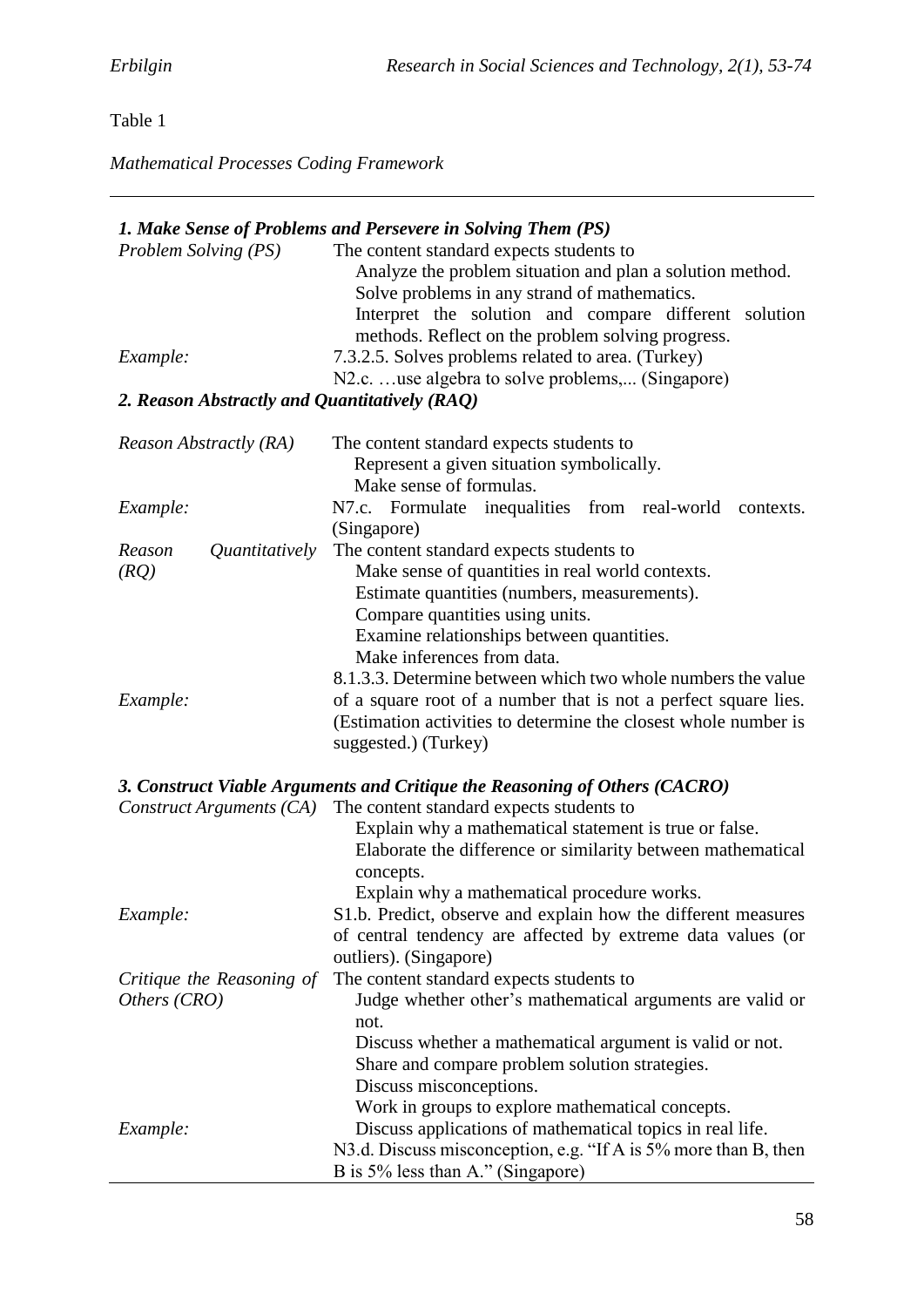| 4. Model with Mathematics (M)               |                                                                                                                                                                                                                                                                                                                                                                                                                                                                                               |  |  |  |  |  |
|---------------------------------------------|-----------------------------------------------------------------------------------------------------------------------------------------------------------------------------------------------------------------------------------------------------------------------------------------------------------------------------------------------------------------------------------------------------------------------------------------------------------------------------------------------|--|--|--|--|--|
| Modeling(M)                                 | The content standard expects students to<br>Construct a mathematical model to solve real life problems.                                                                                                                                                                                                                                                                                                                                                                                       |  |  |  |  |  |
| Example:                                    | G8.a. Work on tasks that incorporate some or all elements of the<br>mathematical modelling process (solving problems in real-<br>world contexts using geometry). (Singapore)                                                                                                                                                                                                                                                                                                                  |  |  |  |  |  |
| 5. Use Appropriate Tools Strategically (UT) |                                                                                                                                                                                                                                                                                                                                                                                                                                                                                               |  |  |  |  |  |
| Use Single Tool (UST)                       | The content standard expects students to<br>Use a representation (tables, graphs, visual drawings, and<br>symbols) to express mathematical ideas.<br>Use concrete materials to make observations.<br>Use technology to make mathematical investigations.                                                                                                                                                                                                                                      |  |  |  |  |  |
| Example:                                    | 7.1.2.1. Identifies rational numbers and represents them on<br>number line. (Turkey)                                                                                                                                                                                                                                                                                                                                                                                                          |  |  |  |  |  |
| Use Multiple Tools (UMT)                    | The content standard expects students to                                                                                                                                                                                                                                                                                                                                                                                                                                                      |  |  |  |  |  |
| Example:                                    | Use multiple tools to investigate a mathematical concept<br>(tools should be different structurally, for example, if a<br>concrete material and its digital form is included in a<br>standard, it is not coded under this category).<br>Make connections among multiple representations (only<br>translating one representation into another is not coded here.<br>Connection between representations should be emphasized).<br>N6.d. Use a spreadsheet of graphing software to study how the |  |  |  |  |  |
|                                             | graph of $y = ax + b$ changes when either a or b varies. (Singapore)                                                                                                                                                                                                                                                                                                                                                                                                                          |  |  |  |  |  |
| <b>6.</b> Attend to Precision (AP)          |                                                                                                                                                                                                                                                                                                                                                                                                                                                                                               |  |  |  |  |  |
| Attend to Accuracy (AA)                     | The content standard expects students to<br>Use accurate labels, terminology, and notations.<br>Describe situations with appropriate mathematical language.<br>Attend to precision in measures and specify units.                                                                                                                                                                                                                                                                             |  |  |  |  |  |
| Example:                                    | 8.2.2.1.  Identifies dependent and independent variables and<br>examines how they change with respect to each other. (Turkey)                                                                                                                                                                                                                                                                                                                                                                 |  |  |  |  |  |
| Attend to Fluency $(AF)$                    | The content standard expects students to<br>Perform procedures fluently.<br>Calculate efficiently and correctly.                                                                                                                                                                                                                                                                                                                                                                              |  |  |  |  |  |
| Example:                                    | N1.d.  develop proficiency in the 4 operations of integers.<br>(Singapore)                                                                                                                                                                                                                                                                                                                                                                                                                    |  |  |  |  |  |
| 7. Look for and Make Use of Structure (MUS) |                                                                                                                                                                                                                                                                                                                                                                                                                                                                                               |  |  |  |  |  |

| Make Use of Structure to | The content standard expects students to                     |
|--------------------------|--------------------------------------------------------------|
| Analyze (MUSA)           | Analyze the structure of mathematical objects (e.g. even and |
|                          | odd numbers).                                                |
|                          | Express a number, quantity, or mathematical expression in a  |
|                          | different form (e.g. use properties of operations to rewrite |
|                          | algebraic expression).                                       |
|                          | Classify mathematical objects based on their form.           |
|                          |                                                              |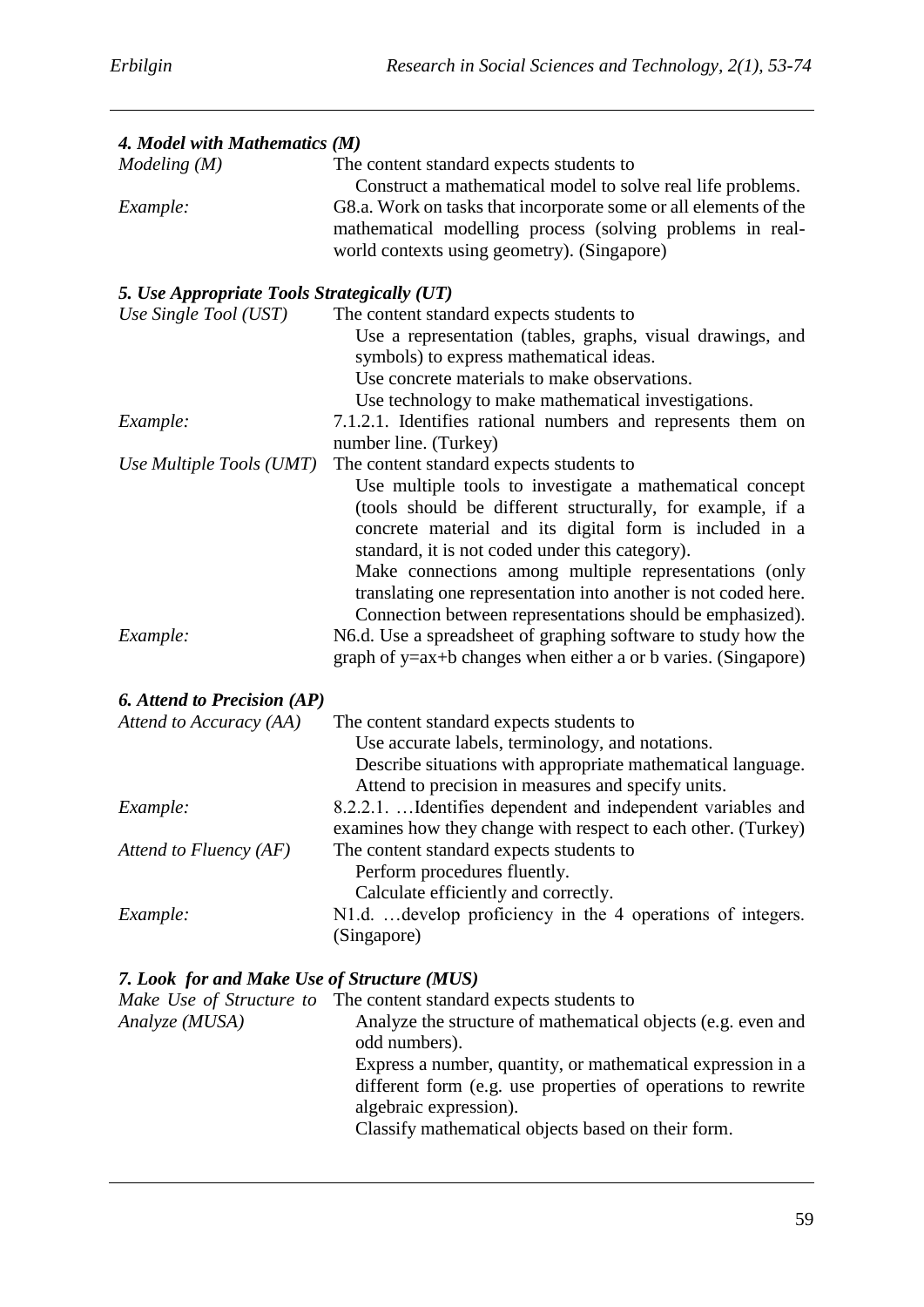| Example:                                                                     | different forms of expressions including<br>Compare                       |  |  |  |  |  |  |
|------------------------------------------------------------------------------|---------------------------------------------------------------------------|--|--|--|--|--|--|
| Make Use of Structure to                                                     | misconceptions. Analyze the properties of geometric shapes                |  |  |  |  |  |  |
| Connections<br>Make                                                          | and solids.                                                               |  |  |  |  |  |  |
| (MUSC)                                                                       | 8.2.1.4. Factorize algebraic expressions. (Turkey)                        |  |  |  |  |  |  |
|                                                                              | The content standard expects students to                                  |  |  |  |  |  |  |
|                                                                              | Make connections among mathematical topics.                               |  |  |  |  |  |  |
| Example:                                                                     | Use real life examples to examine structure of mathematical<br>objects.   |  |  |  |  |  |  |
|                                                                              | N3.c. Make connections<br>between<br>percentages<br>and                   |  |  |  |  |  |  |
|                                                                              | fractions/decimals, e.g.  (Singapore)                                     |  |  |  |  |  |  |
|                                                                              | 8. Look for and Express Regularity in Repeated Reasoning (ER)             |  |  |  |  |  |  |
| <i>Express Regularity (ER)</i>                                               | The content standard expects students to<br>Analyze and express patterns. |  |  |  |  |  |  |
|                                                                              | Write patterns with symbols.                                              |  |  |  |  |  |  |
| Make generalizations.                                                        |                                                                           |  |  |  |  |  |  |
|                                                                              | Discover rules and formulas.                                              |  |  |  |  |  |  |
|                                                                              |                                                                           |  |  |  |  |  |  |
| 8.3.4.3. Construct the surface area formula for right cylinders;<br>Example: |                                                                           |  |  |  |  |  |  |
|                                                                              | (Turkey)                                                                  |  |  |  |  |  |  |
|                                                                              | N5.f. Explore number patterns and write algebraic expressions             |  |  |  |  |  |  |
| to represent the patterns. (Singapore)                                       |                                                                           |  |  |  |  |  |  |

By using the framework presented in Table 1, the current study sought to answer the following research question:

 To what extent do opportunities to engage in mathematical processes in middle grades content standards of Turkey and Singapore vary?

## **Methodology**

The set of curriculum standards is one of the main data sources in educational studies (Bogdan & Biklen, 1992). The middle school mathematics curriculum standards of Turkey and Singapore are the data sources of this study (Ministry of National Education [MoNE], 2013; Curriculum Planning and Development Division, 2012). Before explaining the data analysis process, some background information about each set of standards will be provided.

In Turkey, middle schools cover grades 5 through 8 and there is centralized curriculum governed by MoNE. The latest curriculum revision took place in 2013. The 2013 curriculum was examined in this study. In Turkey's mathematics curriculum standards, there are 5 content strands: numbers and operations, algebra, geometry and measurement, data analysis, and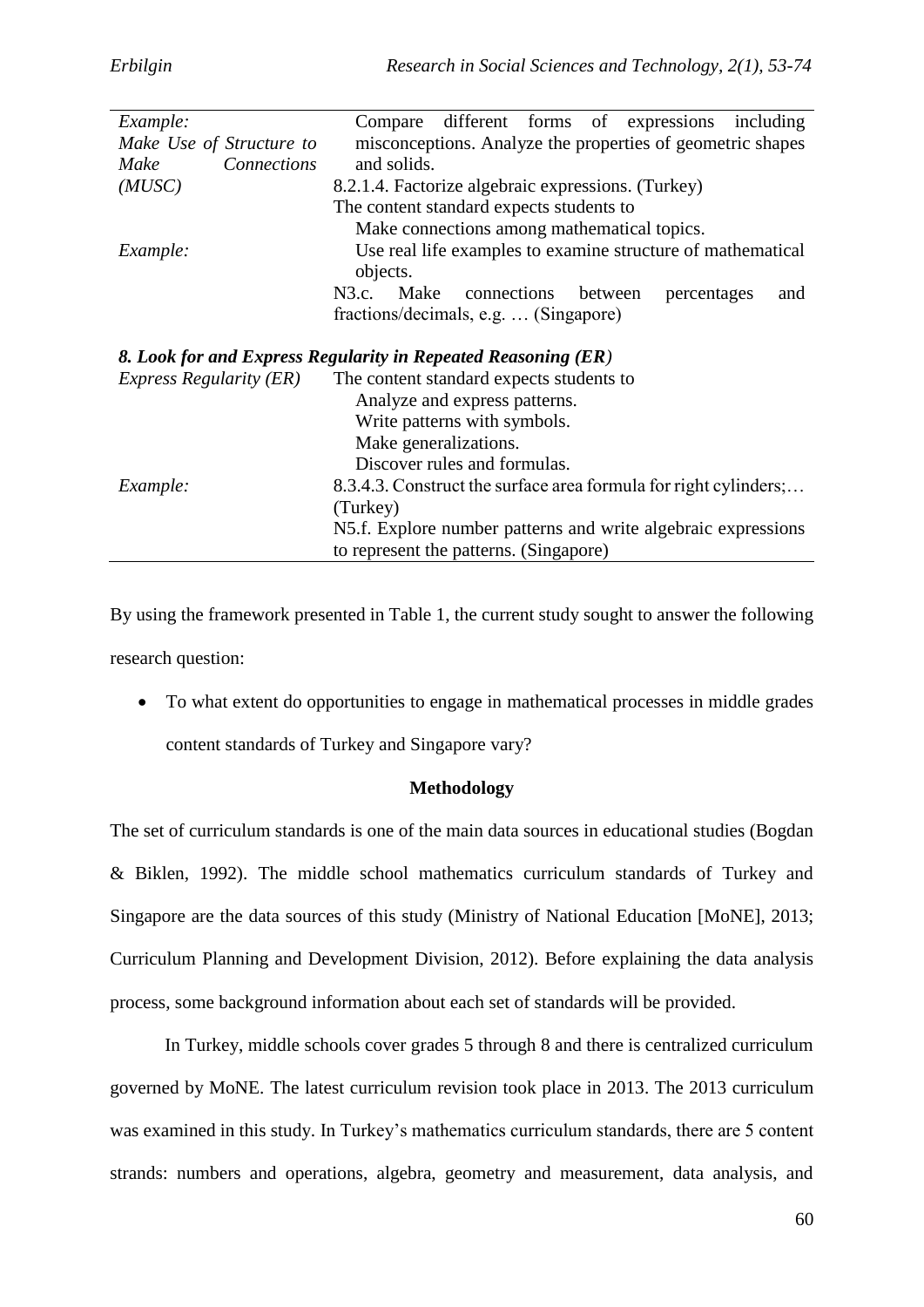probability. For each grade level, the content standards are organized according to these strands. Some content standards include remarks and examples.

Singapore has 6 years of primary school education and 4-5 years of secondary education. Secondary school students enroll in Express, Normal (Academic), or Normal (Technical) courses of study with the following percentages of student enrollment: 60%, 25%, and 15% respectively (Mullis, Martin, Goh, & Cotter, 2016). The mathematics content standards of Normal (Academic) route are subset of the content standards of the Express route. Since more students enroll in Express course and most of its content standards are common with that of Normal (Academic) course, the mathematics content standards of the Express course are examined in the current study. Singapore's mathematics curriculum standards are organized around 3 content strands: number and algebra, geometry and measurement, and statistics and probability. At each grade level, content standards are presented in a table with two columns. One column shows content list, occasionally including remarks and examples. The other column shows corresponding learning experiences considered as content standards in the current study.

The first two years of secondary school (secondary one and secondary two) of Singapore correspond to the last two years of middle school (grades 7 and 8) of Turkey and these two grade levels have been the subject of this study. To avoid confusion, grade 7 and grade 8 will be used to indicate the grade levels for both countries. Hence, the data sources of this study include 2013 mathematics content standards of Turkey and Singapore for grades 7 and 8.

I conducted a content analysis of both set of standards using the mathematical processes coding framework presented in Table 1. Content analysis allows making sense of data through systematic coding and comparison (Bogdan & Biklen, 1992). To conduct a content analysis from a deductive approach, first, a draft coding framework was developed based on the standards for mathematical practice defined by CCSSM. Content standards in one strand of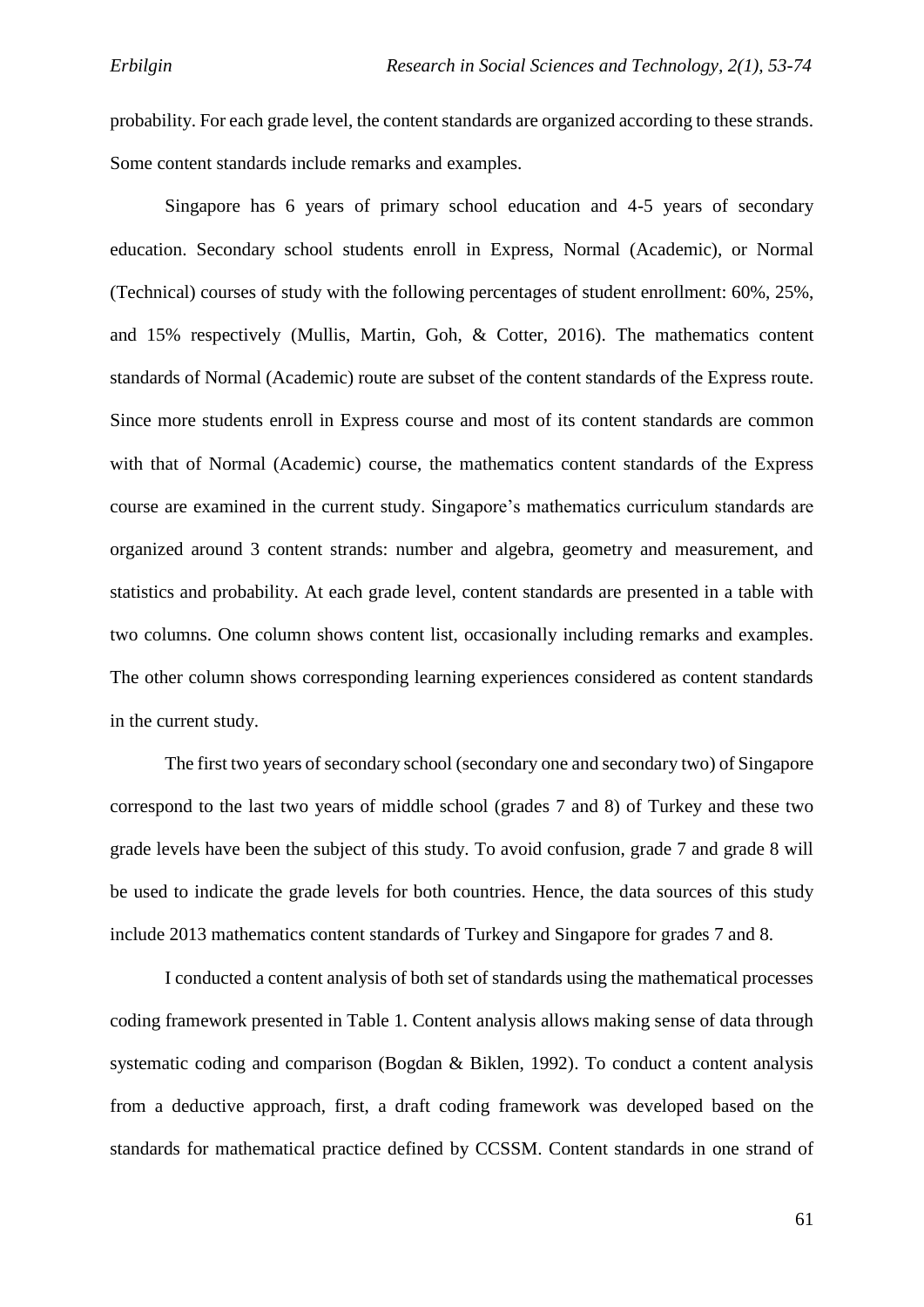each country's standards were coded using the draft framework, through this process the framework was revised and finalized. Then, the author, who is experienced in content standards analysis (Erbilgin, 2014), coded the  $7<sup>th</sup>$  and  $8<sup>th</sup>$  grades content standards based on the framework presented in Table 1. Each content standard was reviewed to assess if it includes one or more of the mathematical processes as defined in the framework. Some content standards did not include any mathematical processes. For example, the content standard "7.1.2.2. Convert rational numbers to decimals. (Turkey)" was not assigned any code. Some content standards involved more than 1 mathematical process. For instance, the content standard "N2.c. Discuss examples of direct and inverse proportion and explain the concepts using tables, equations and graphs. (Singapore)" involved 2 processes. It is assigned the code CRO since the standard expects students to discuss and explain mathematical concepts and the standard is also assigned the code UMT since students are expected to use multiple representations to investigate mathematical concepts. When coding a content standard, the remarks and examples are also considered for clarification. When a judgment could not be made for a standard, another mathematics educator knowledgeable about the framework and the content standards was consulted and an agreement was reached.

Patton (2002) suggests that using rigorous data collection and analysis methods increase validity of data. By using a framework based on the related literature, the study aimed to increase the validity of the study. To establish reliability, intra-rater reliability statistics was calculated. One month after completing the coding of each set of curriculum standards, the  $7<sup>th</sup>$ and 8th grade content standards of Singapore were coded again. The intra-rater reliability score was calculated by dividing the number of same codes by the total number of codes. For instance, for the  $7<sup>th</sup>$  grade, the initial coding assigned 83 codes to the standards. The re-coding assigned 82 codes to the same standards with 79 of them same as the initial codes. The intra-rater reliability score was calculated to be 95% (79/83). Similarly, the percentage of the same codes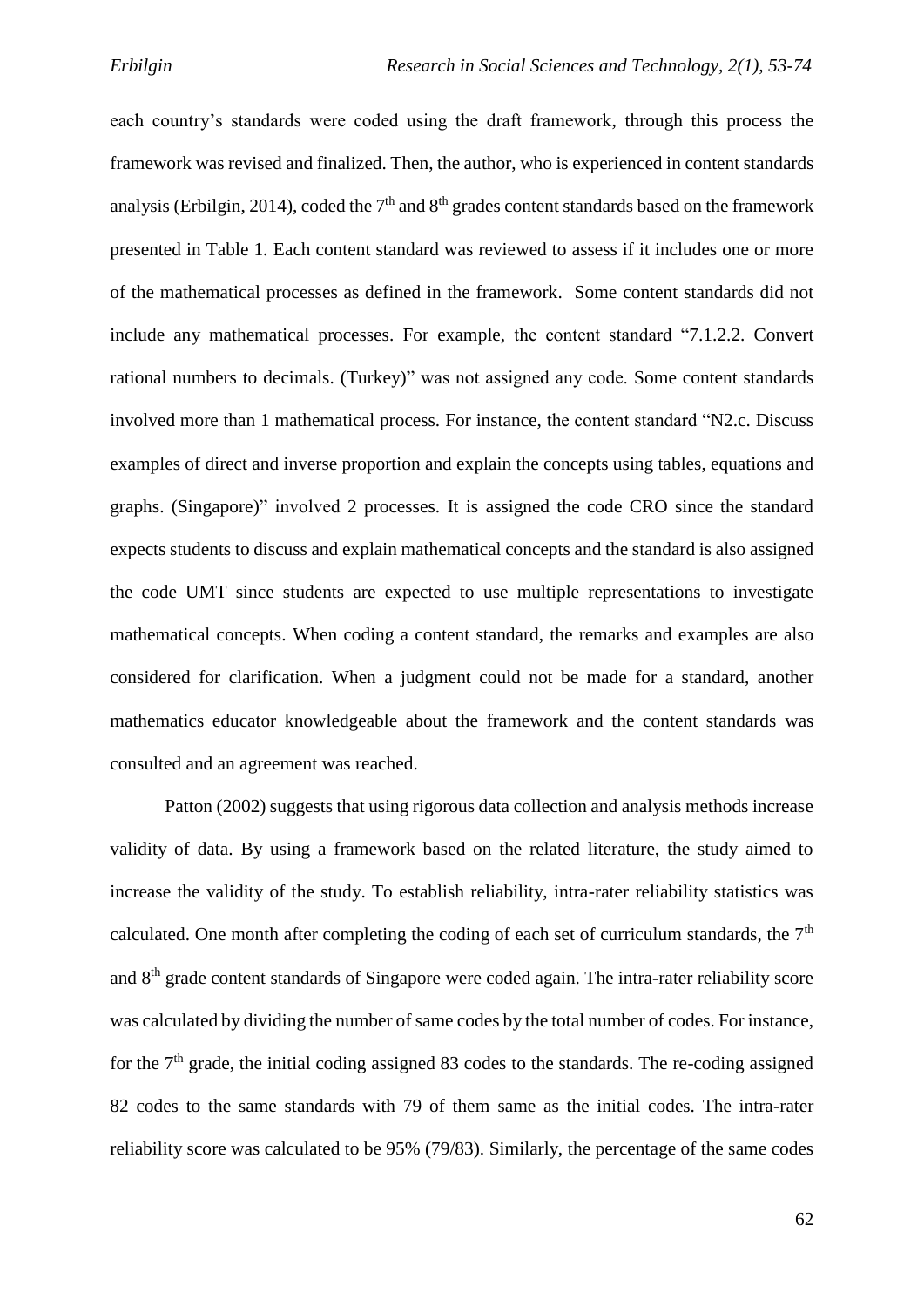between the two separate coding processes was calculated to be 93% for the 8<sup>th</sup> grade, indicating high reliability (Miles & Huberman, 1994).

#### **Findings**

# **Mathematical Processes in Turkey's Content Standards**

Before presenting the findings about content standards, I will briefly present what mathematical processes are emphasized in the introduction part of Turkey' curriculum standards document since it is the basic document outlining the general goals of mathematics education. The document lists problem solving, communication, reasoning, and connections as mathematical processes (MoNE, 2013). These processes are part of the process standards defined by NCTM (2000) and share some common perspectives with m*ake sense of problems and persevere in solving them, construct viable arguments and critique the reasoning of others, use appropriate tools strategically, reason abstractly and quantitatively, look for and make use of structure,* and *look for and express regularity in repeated reasoning* mathematical practices defined by CCSSM. The document also includes a section on using information and communication technologies in teaching mathematics effectively. The document advocates a mathematics teaching approach where students are actively engaged in the sense making process, value learning mathematics, and use technology and other representations appropriately (MoNE, 2013).

Table 2 shows the mathematical processes found Turkey's content standards at the 7<sup>th</sup> and  $8<sup>th</sup>$  grades. There are 53 content standards at the  $7<sup>th</sup>$  grade and 48 of them had mathematical processes based on the framework used in this study. There are 54 content standards at the 8<sup>th</sup> grade and 43 of them had mathematical processes.

Table 2

*Mathematical Processes in the Content Standards of Turkey*

| Mathematical | $7th$ Grade                    |  | 8 <sup>th</sup> Grade |  |
|--------------|--------------------------------|--|-----------------------|--|
| Processes    | Frequency Percent <sup>*</sup> |  | Frequency Percent     |  |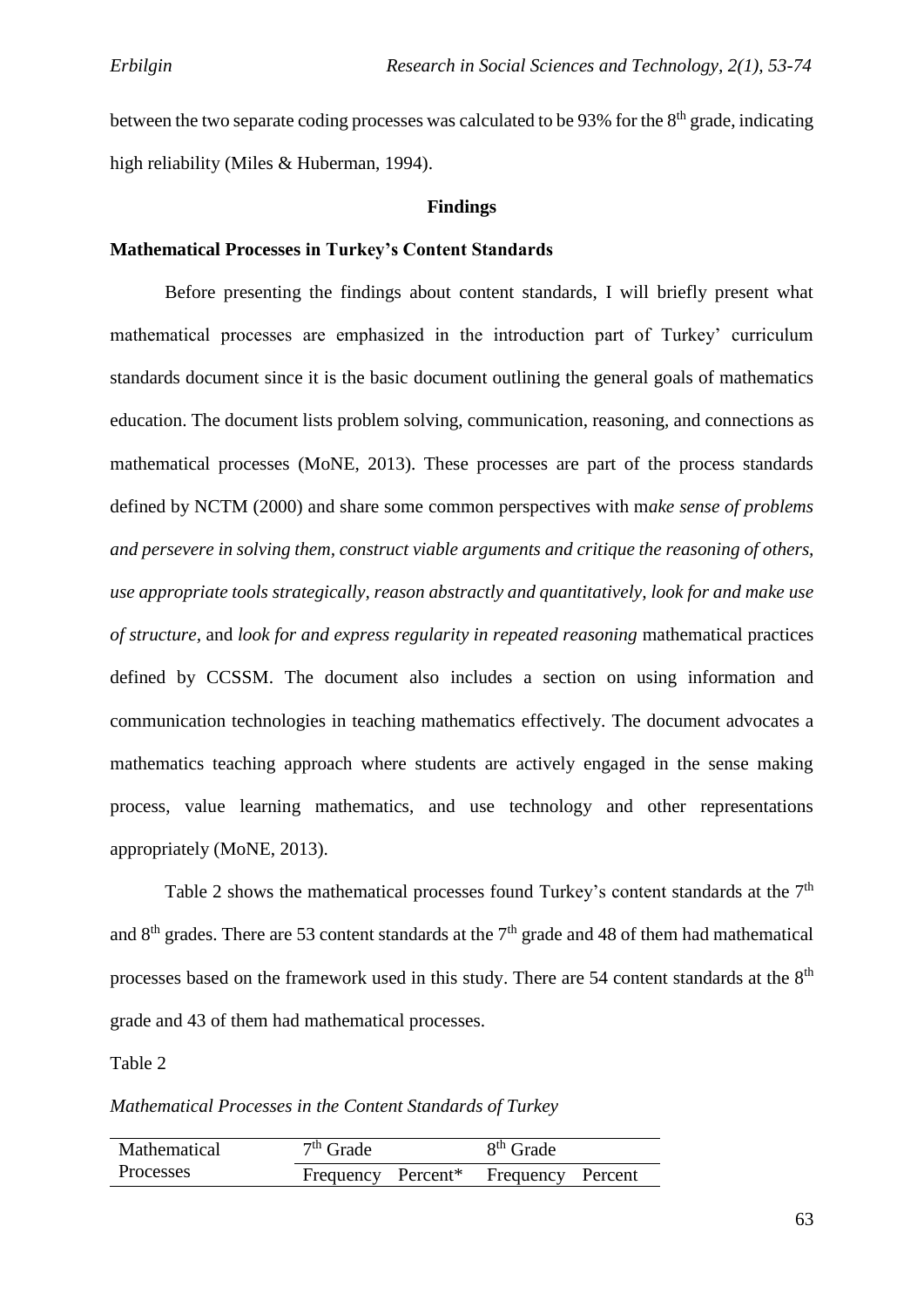| <b>PS</b>    |             | 8                | 14%  | $\overline{4}$ | 6%   |
|--------------|-------------|------------------|------|----------------|------|
| <b>RAQ</b>   | <b>RA</b>   | $\mathbf{2}$     | 3%   | $\overline{2}$ | 3%   |
|              | <b>RQ</b>   | $\overline{4}$   | 7%   | $\overline{2}$ | 3%   |
| <b>CACRO</b> | CA          | $\mathbf{1}$     | 2%   | 3              | 5%   |
|              | <b>CRO</b>  | $\overline{0}$   | 0%   | $\overline{0}$ | 0%   |
| M            |             | $\boldsymbol{0}$ | 0%   | $\overline{0}$ | 0%   |
| UT           | <b>UST</b>  | 22               | 38%  | 20             | 32%  |
|              | <b>UMT</b>  | $\overline{2}$   | 3%   | $\overline{4}$ | 6%   |
| AP           | AA          | $\mathbf{1}$     | 2%   | $\overline{4}$ | 6%   |
|              | AF          | $\boldsymbol{0}$ | 0%   | $\overline{0}$ | 0%   |
| <b>MUS</b>   | <b>MUSA</b> | 11               | 19%  | 15             | 24%  |
|              | <b>MUSC</b> | 4                | 7%   | 5              | 8%   |
| ER           |             | 3                | 5%   | $\overline{4}$ | 6%   |
| Total        |             | 58               | 100% | 63             | 100% |

\*Percent values are rounded to the nearest whole number.

Table 2 shows that the most frequent mathematical process integrated into Turkey's  $7<sup>th</sup>$ and 8th grade content standards is *use appropriate tools strategically* (UT) with majority of them falling into the using single tool category (87%). Since the introduction part of Turkey's mathematics curriculum standards included a section using using technology, I determined the content standards suggesting the use of technology. Out of the 24 UT codes at the  $7<sup>th</sup>$  grade, 8 of them included using technology for learning mathematics. This number increases to 13 at the  $8<sup>th</sup>$  grade. One observation about the UT codes was that the content standards typically suggested using technology as a possibility while the other tools are mentioned to be used more strongly. For instance, the remarks for the content standard 7.3.5.2 note using concrete materials as "Constructions made up with congruent cubes and common geometric solids are used." Regarding the use of technology, the same remark notes "Interactional activities with appropriate information and communication technologies might be included." Another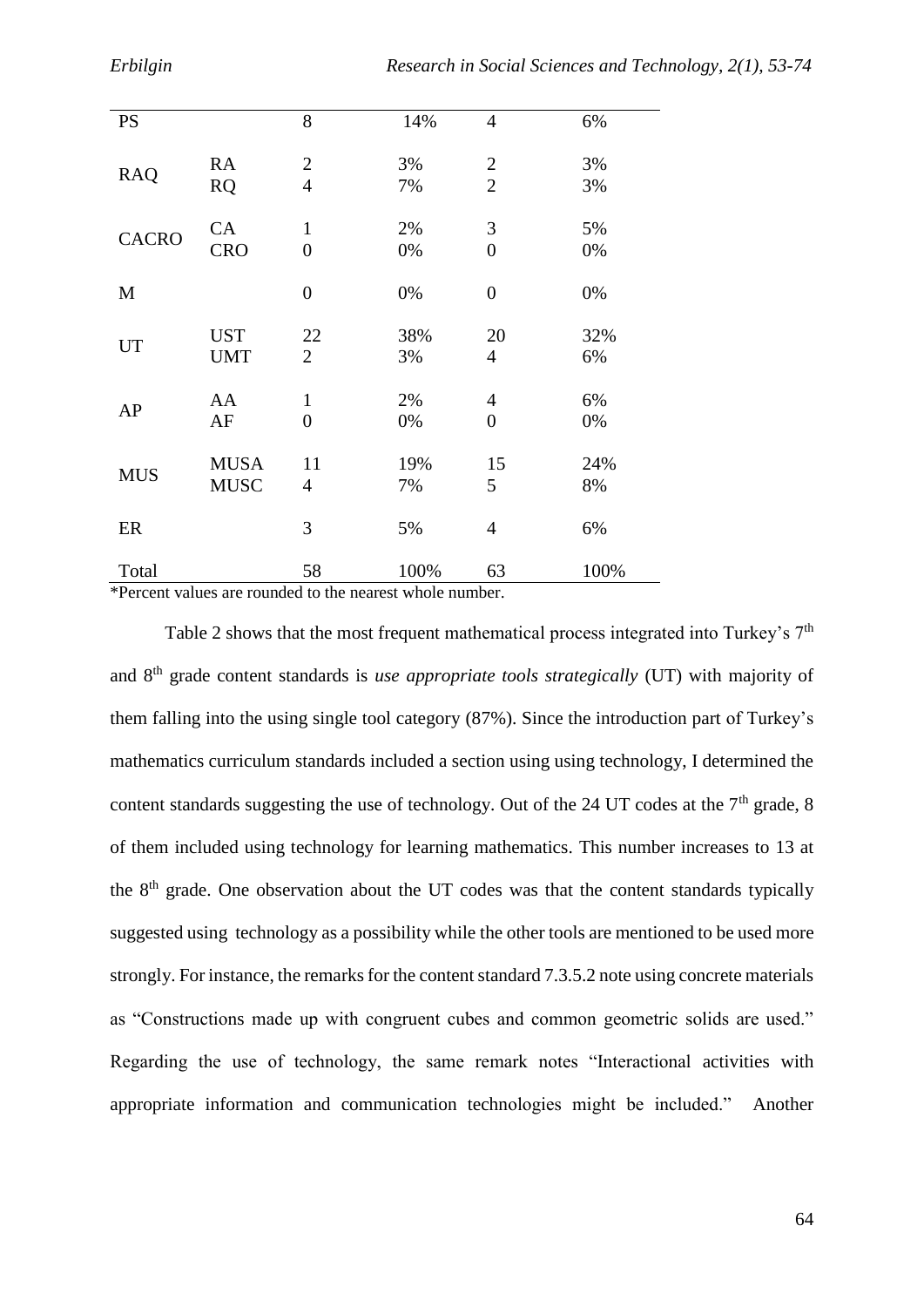observation about the UT codes is that 4 content standards do not specify which tool to use, they rather state using appropriate tools in teaching the related content in a general sense.

According to Table 2, *look for and make use of structure* (MUS) is the second most frequent mathematical process contained in the content standards. Analyzing the structure of shapes, numbers, and expressions, representing them in a different form, and classifying them are involved in about 1/4th of the content standards. *Make sense of problems and persevere in solving them* (PS) was observed in the content standards with 14% at the 7<sup>th</sup> grade and 6% at the 8<sup>th</sup> grade. The standards involving PS are all in the form of solving problems related to a mathematical concept such as "7.1.4.7. Solves problems related to direct and inverse proportion." ignoring the other processes involved in problem solving and listed in the framework. The standards assigned the *reason abstractly* (RA) code expected students to construct algebraic representations of real life situations and the standards with *reason quantitatively* (RQ) code expected students to estimate quantities and make sense of quantities in real world contexts. All the content standards that were assigned the *look for and express regularity in repeated reasoning* (ER) code were in the geometry domain and expected students to discover rules or formulas.

Table 2 shows that *model with mathematics* (M) did not appear in the content standards. Similarly, there is not any content standard coded under the *critique the reasoning of others* (CRO) category. The percentages for the *construct viable arguments* (CA) code is also low, indicating that the communication processes are not reflected in the content standards. *Attend to fluency* (AF) is another code that was not observed in Turkey's standards. A related code, a*ttend to accuracy* (AA) was observed in standards expecting students to use accurate labels, terminology, and notations.

#### **Mathematical Processes in Singapore's Content Standards**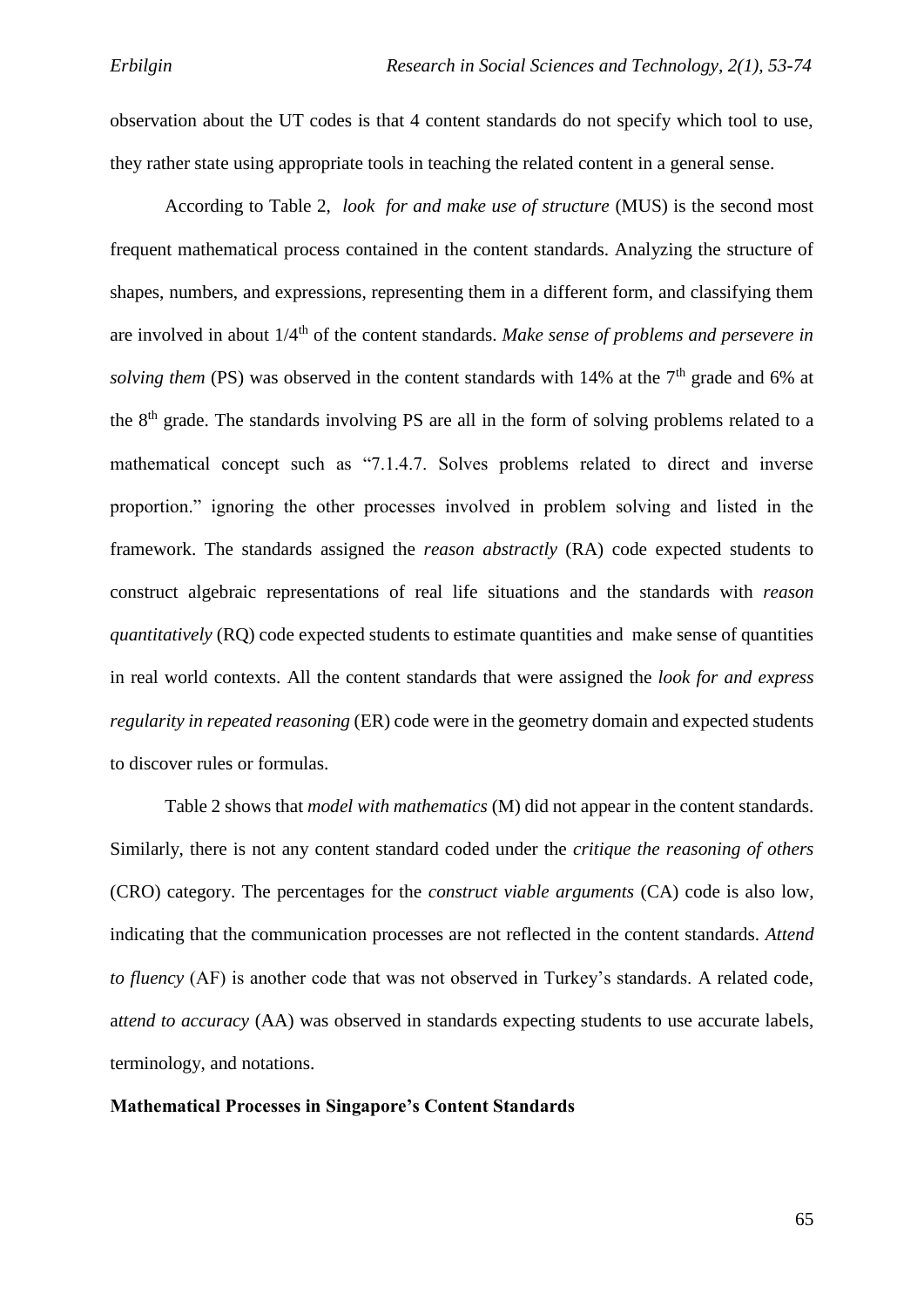Singapore's curriculum standards document report that it advocates 3 mathematical processes: Reasoning, communication, and connections; applications and modelling; thinking skilss and heuristics (Curriculum Planning and Development Division, 2012). Reasoning, communication, and connections are common processes with the process standards of NCTM (2000) and shares some aspects of *construct viable arguments and critique the reasoning of others, and reason abstractly and quantitatively* process standards of CCSSM. Application and modelling is about using the modelling process to solve problems within or outside (real-world contexts) mathematics, and it is closely related to the *model with mathematics* standards of CCSSM. It also mentions about *using appropriate tools strategically.* Thinking skills and heuristics highlight mathematical actions such as classifying, comparing, deducting, analyzing, synthesizing, and using a variety of problem solving strategies. The last process involves common perspectives for doing mathematics with the *make sense of problems and persevere in solving them, look for and make use of structure,* and *look for and express regularity in repeated reasoning* standards of CCSSM.

Table 3 shows the mathematical processes found in Singapore's content standards at the  $7<sup>th</sup>$  and  $8<sup>th</sup>$  grades. There are 49 content standards (learning experiences) at the  $7<sup>th</sup>$  grade and all of them had mathematical processes based on the framework used in this study. There are 25 content standards at the  $8<sup>th</sup>$  grade and all of them had mathematical processes.

Table 3

| Mathematical |            | $7th$ Grade |          | 8 <sup>th</sup> Grade |         |
|--------------|------------|-------------|----------|-----------------------|---------|
| Processes    |            | Frequency   | Percent* | Frequency             | Percent |
| <b>PS</b>    |            | 6           | 7 %      | 0                     | 0%      |
|              | RA         | 7           | 8%       |                       | 3%      |
| <b>RAQ</b>   | <b>RQ</b>  | 10          | 12%      | 2                     | 5%      |
|              |            |             |          |                       |         |
| <b>CACRO</b> | СA         | 5           | 6%       | 5                     | 13%     |
|              | <b>CRO</b> | 10          | 12%      |                       | 18%     |
|              |            |             |          |                       |         |
| M            |            | ာ           | 2%       |                       | 5%      |

*Mathematical Processes in the Content Standards of Singapore*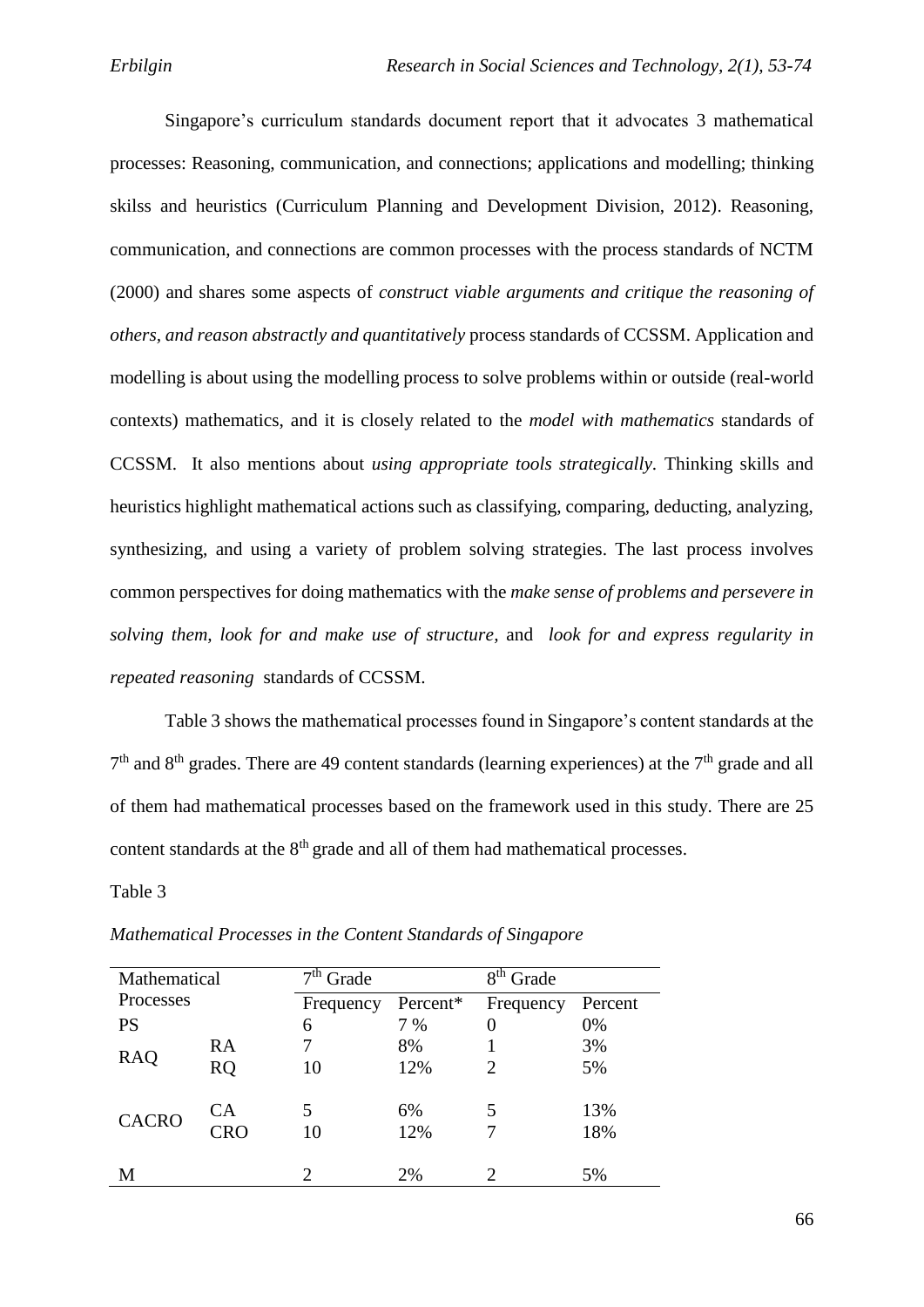| <b>UT</b>  | <b>UST</b>  | 14             | 17%  | 9  | 23%  |
|------------|-------------|----------------|------|----|------|
|            | <b>UMT</b>  | 9              | 11%  | 5  | 13%  |
| AP         | AA          | $\overline{2}$ | 2%   | 1  | 3%   |
|            | AF          | 1              | 1%   | 0  | 0%   |
| <b>MUS</b> | <b>MUSA</b> | 8              | 10%  | 3  | 8%   |
|            | <b>MUSC</b> | 5              | 6%   | 3  | 8%   |
| ER         |             | $\overline{4}$ | 5%   | 1  | 3%   |
| Total      |             | 83             | 100% | 39 | 100% |

\*Percent values are rounded to the nearest whole number.

Table 3 shows that the most frequent mathematical process integrated into Singapore's 7 th and 8th grade content standards is *use appropriate tools strategically* (UT) with majority of them falling into the using single tool category  $(62\%)$ . Out of the 23 UT codes at the 7<sup>th</sup> grade, 14 of them included using technology for learning mathematics. This number decreases to 13 at the  $8<sup>th</sup>$  grade. Regarding the UT category another observation is that Singapore's standards makes specific suggestions for which tools could be used in teaching a concept. For instance, using a clinometer for learning about trigonometric ratios, algebra discs for manipulating algebraic expressions, and specific software names for drawing graphs are suggested in the standards. Table 3 shows that the second most frequently observed mathematical process is *reason abstractly and quantitatively* (RAQ) at the 7<sup>th</sup> grade and *construct viable arguments and critique the reasoning of others* (CACRO) at the 8<sup>th</sup> grade. Students are expected to discuss and explain mathematical arguments and contexualize and decontextualize situations when learning mathematics.

At the 7th grade, *model with mathematics* (M) and *attend to precision* (AP) have lower percentage values and at the 8th grade, *make sense of problems and persevere in solving them* (PS), *attend to precision* (AP) and *look for and express regularity in repeated reasoning* (ER) had lower percentage values. The standards involving PS are in the form of solving problems related to a mathematical concept, ignoring the other problem solving processes. However, the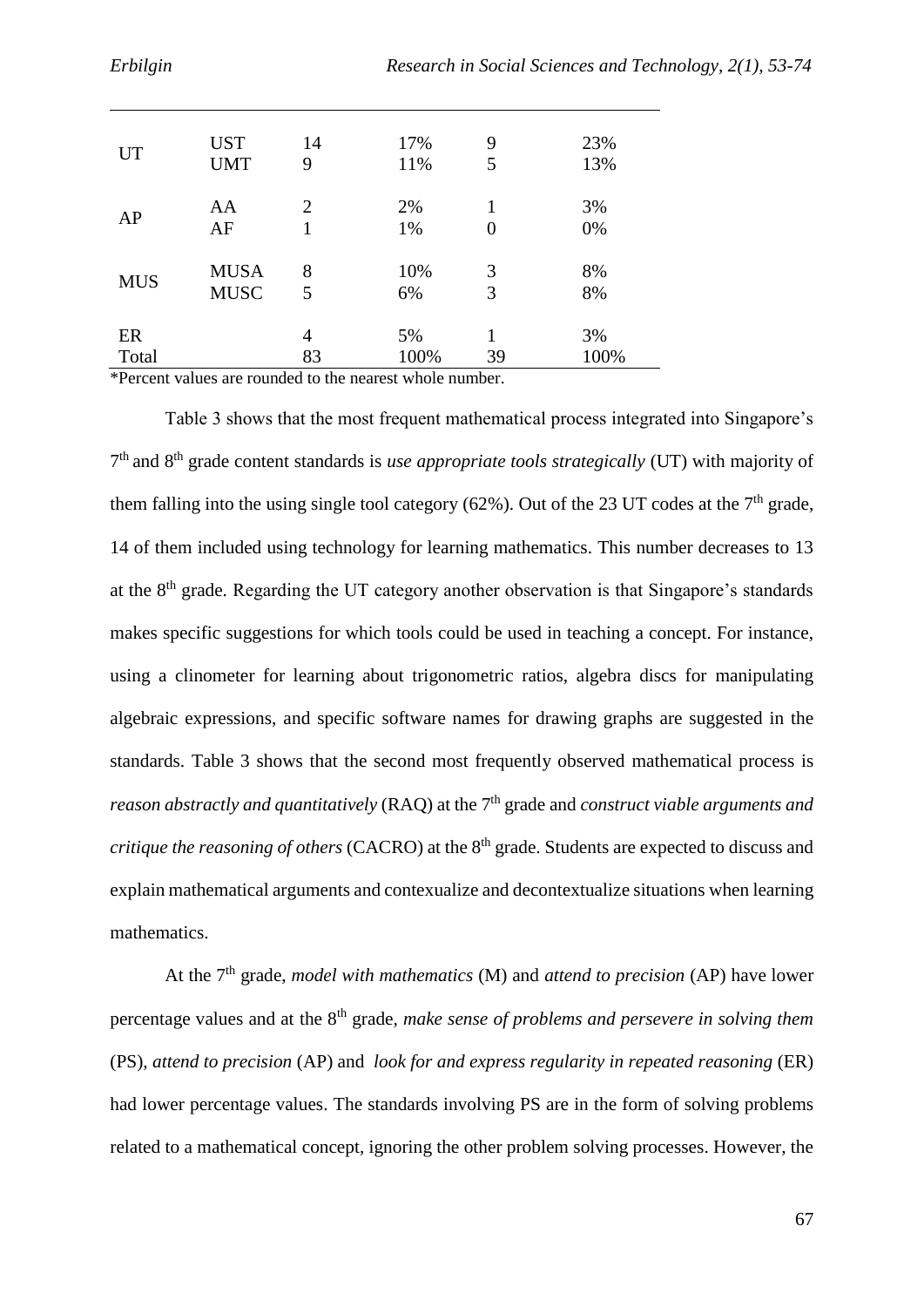standards that were assigned the *model with mathematics* (M) code incorporate other problem solving processes such as understanding the problem context, interpreting a solution in the problem context, and identifying the limitations of the solution.

# **Comparison of Mathematical Processes for Turkey and Singapore**

Figure 1 represents the mathematical processes observed in the content standards of Turkey and Singapore. For both countries, mathematical processes identified in the  $7<sup>th</sup>$  and  $8<sup>th</sup>$ grade content standards are combined to make the comparison easier. Tables 2 and 3 show that there are no big differences across the grade levels in terms of use of mathematical processes. Turkey has 107 content standards in total at the  $7<sup>th</sup>$  and  $8<sup>th</sup>$  grades and 91 of these standards contained mathematical processes according to the framework used in this study. These 91 standards included 121 processes. Thus, the number of processes are 113% of the content standards ( $121 \div 107$ ). For the same grade levels, Singapore has 74 content standards and all of these standards contained mathematical processes. The total number of mathematical processes identified in Singapore's standards is 122. The number of mathematical processes are 165% of the content standards (122÷74). These ratios indicate that Singapore's content standards include more mathematical processes on average than Turkey's standards do.



Figure 1. *Mathematical Processes Identified in Content Standards of Turkey And Singapore*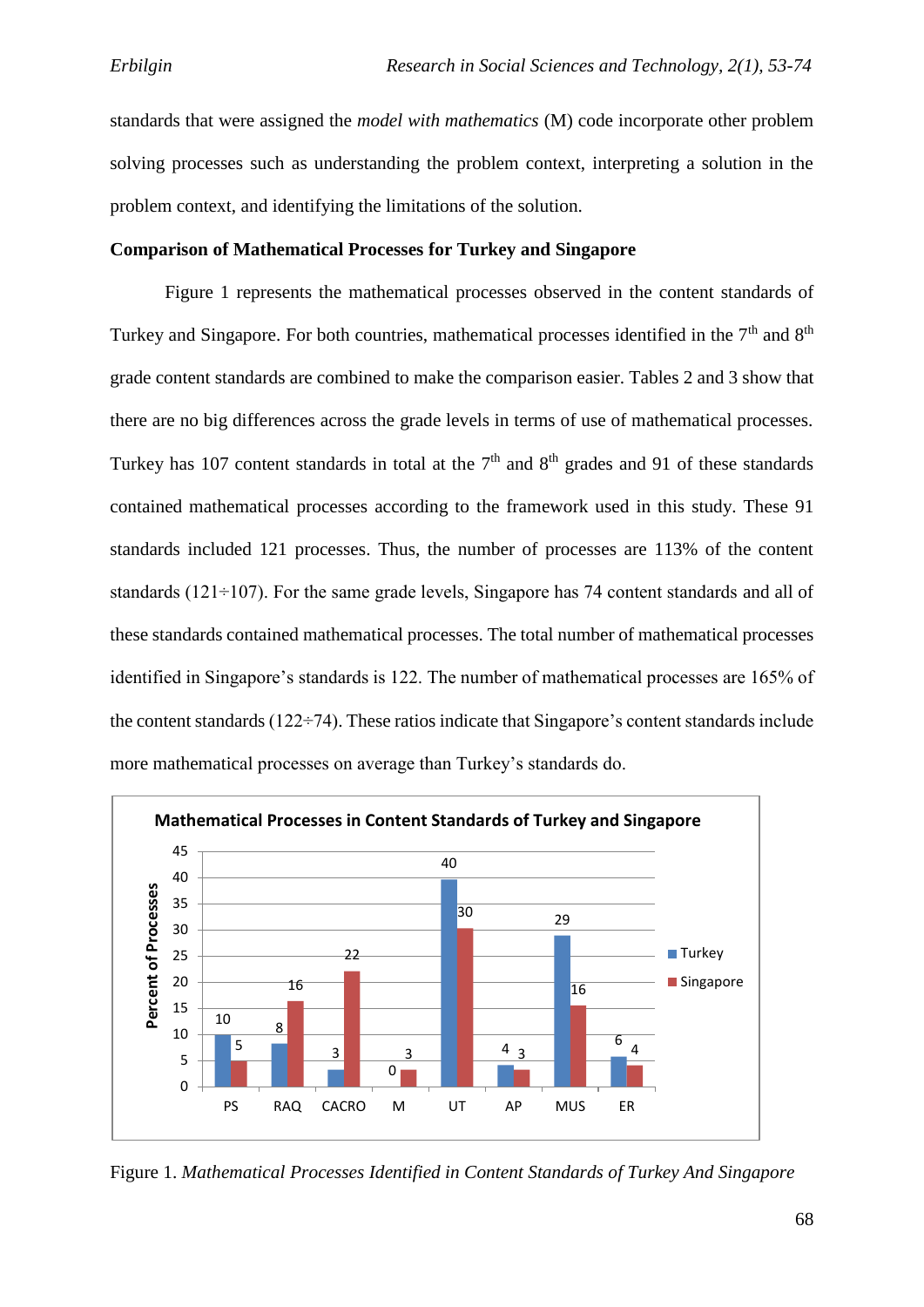Figure 1 indicates that there are similarities and differences between Turkey's and Singapore's content standards in terms of the highlighted mathematical processes. In both set of standards, *use appropriate tools strategically* (UT) has the highest percentage with 40% for Turkey and 30% for Singapore. Also, in both set of standards, *attend to precision* (AP) and *look for and express regularity in repeated reasoning* (ER) have low percentage values with Turkey's standards having slightly higher values. Turkey's standards do not include any learning expectation that fall into the *model with mathematics* (M) category. Mathematical modelling is closely related to problem solving since it involves solving real-world problems. When *model with mathematics* (M) and *make sense of problems and persevere in solving them* (PS) are combined, both set of standards seem to emphasize problem solving similarly. Nevertheless, Singapore's standards clearly differentiates between problem solving and mathematical modelling as *applications and modelling* is one of its 3 mathematical processes. Additionally, Singapore's standards involve various problem solving processes (e.g., understanding the problem, interpreting the solution) whereas only solving problems is included in Turkey's standards as a problem solving process.

In addition to the diffrence in their approach to modelling, the two set of standards also differ in the *construct viable arguments and critique the reasoning of others* (CACRO) category. CACRO is the second most frequent process in Singapore's standards with 22%. On the other hand, its frequency in Turkey' standards has a value of 3%. Additionally, *critique the reasoning of others* (CRO) component of CACRO was not identified in Turkey's standards. Another difference between the two set of standards is that Singapor's set of standards has a higher percentage of *reason abstractly and quantitatively* (RAQ) caltegory than that of Turkey's. Turkey's set of standards has a higher percentage of *look for and make use of structure* (MUS) than that of Singapore's. Overall, Turkey's content standards focus on UT and MUS with 69% for both categories and put some emphasis on PS and RAQ with 18% in total.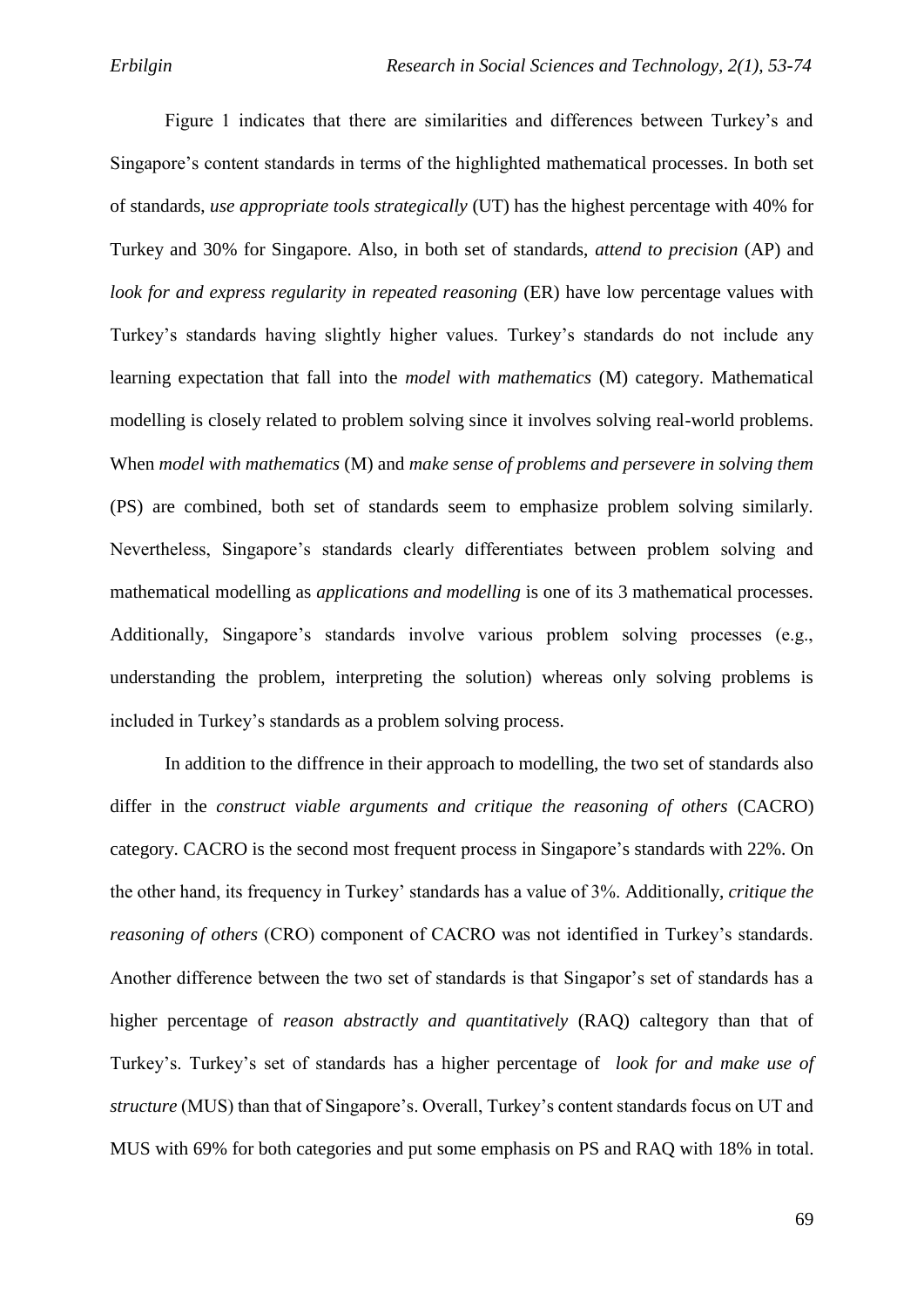The focus of Singapore's content standards, on the other hand, is more distributed over four processes: UT, CACRO, RAQ, and MUS.

#### **Discussion**

This study compared Turkey's and Singapore's mathematics content standards in terms of the highligthed mathematical processes. In the introduction section of their curriculum standards, both countries' documents elaborate some mathematical processes that share common perspectives with the standards for mathematical practice of CCSSM such as *make sense of problems and persevere in solving them, construct viable arguments and critique the reasoning of others, and reason abstractly and quantitatively*. The current study found that the two countries reflected these processes differently in their content standards. One of the findings is that some of Turkey's content standards did not involve any mathematical process whereas all of Singapore's standards contained at least one process. Another related finding is that *model with mathematics* (M), *critique the reasoning of others* (CRO), and *attend to fluency (AF)* are not identified in Turkey's content standards while all mathematical processes are observed in Singapore's content standards. It is important to note that M, CRO, and AF are mentioned about in the introduction section of Turkey's standards. These two findings indicate that Singapore's standards reflect more variety of mathematical processes with a higher proportion compared to Turkey's standards. Content standards not only determine what topics to be taught in mathematics lessons, but they also guide the development of instructional materials, instructional practices, and assessment (Confrey, 2007; Goertz, 2010; Pang, 2009). Particularly for countries such as Turkey who are struggling to transform to student-centered teaching practices (Güneş & Baki, 2011), more guidence for teachers might be needed. The curriculum standards of Turkey value a student-centered teaching approach as its introduction section implies (MoNE, 2013), but this approach is not widely articulated in the content standards. Future curriculum revisions might consider how to integrate mathematical processes into the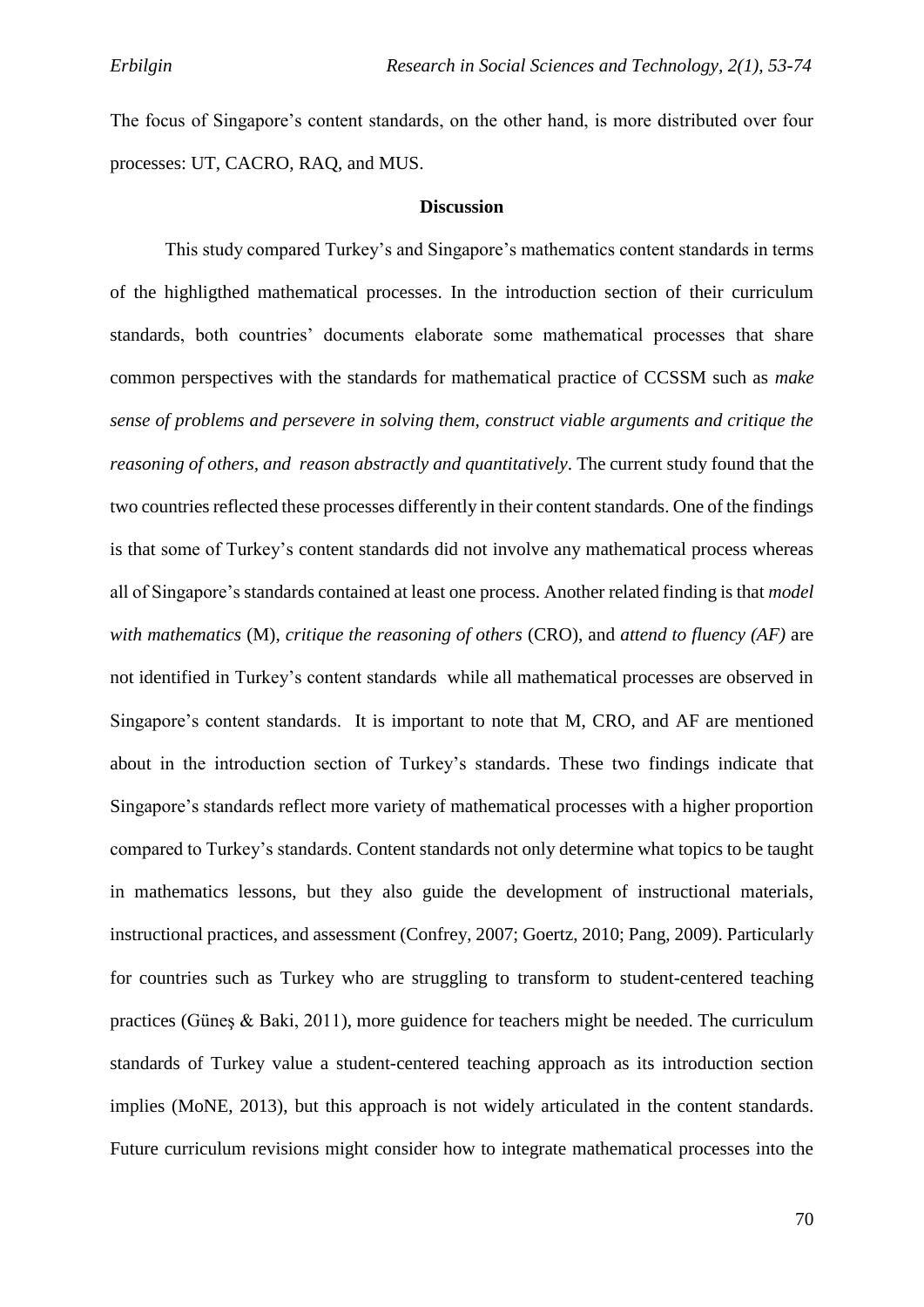content standards to better guide the teachers, textbook writers, teacher educators, and others interested in mathematics education.

The current study provides valuable information about the distribution of the mathematical processes for Turkey and Singapore. The findings revealed that Turkey's standards mainly focus on *use appropriate tools strategically* (UT) and *look for and make use of structure* (MUS). In comparison, the focus of Singapore's content standards is distributed over four processes: *use appropriate tools strategically* (UT), *construct viable arguments and critique the reasoning of others* (CACRO), *reason abstractly and quantitatively* (RAQ), and *look for and make use of structure* (MUS). This finding indicates that both Turkey's and Singapore's content standards promote using representations and tools when learning mathematics and emphasize analyzing the structure of mathematical objects, but compared to Singapore, Turkey's content standards lack a focus on students' reasoning and explaining mathematical arguments. Students' engagement in meaningful mathematical dialogue enhances their own mathematical thinking and also contributes to the common knowledge building process in the classroom (Brendefur & Frykholm, 2000). To promote students' mathematical reasoning and explaining, both CACRO and RAQ could be more explicitly included in the content standards.

*Use appropriate tools strategically* (UT) has the highest percentage for both Turkey and Singapore. For Turkey 13% of these standards and for Singapore 38% of them fall into the using multiple representations category. Using multiple representations for teaching a mathematical topic and making connections among them enriches students' understanding of mathematical concepts, strengthens the learning process by providing mutual sources of information, and helps to address different types of learners (Brenner, Mayer, Moseley, Brar, Durán, Reed, & Webb, 1997; Porzio, 1999). Regarding the use of tools in Turkey's standards, another observation is that the use of technology in teaching mathematics is presented as an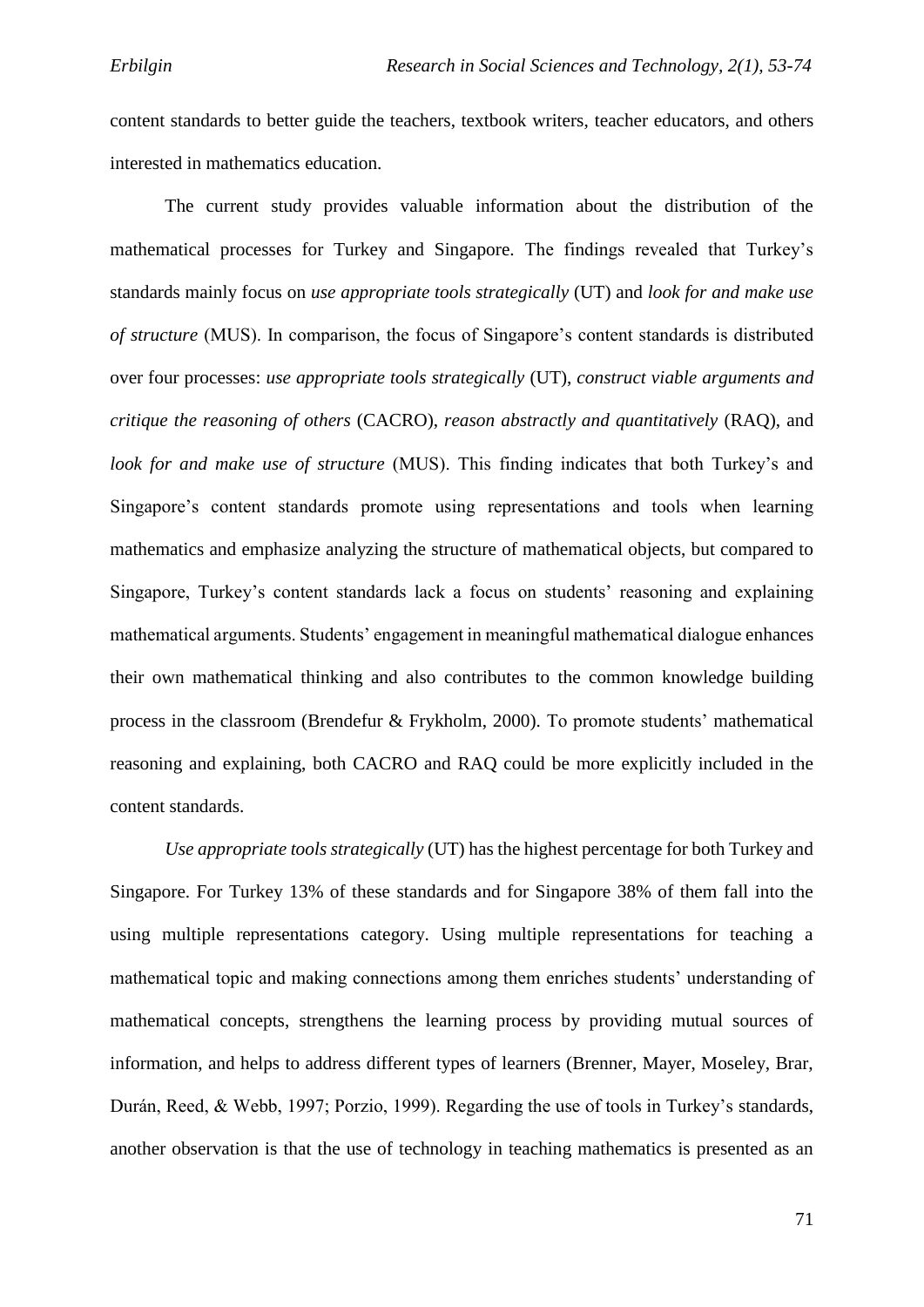option rather than a strong suggestion like other tools suggested for use. The reason for this choice might be the lack of technological tools in schools. For instance some middle schools do not have a computer lab in Turkey. With the developments in technological tools, technology might be used to increase students' motivation, support conceptual understanding of mathematics, and provide opportunities to do mathematical investigations that cannot be done with paper and pencil (Raines & Clark, 2011; Souter, 2001). Besides, teachers in Turkey possess positive attitudes toward using technology (Cüre & Özdener, 2008; Kılınç, Kılınç, Kaya, Başer, Türküresin, & Kesten, 2016). Students in Turkey should be given more opportunities to use technology to learn mathematics and the content standards might be a starting point for this support.

Turkey's standards include *make sense of problems and persevere in solving them* (PS) and *look for and express regularity in repeated reasoning* (ER) slightly more than that of Singapore's. Both of these processes require higher order thinking skills (Webb, 2007) and it is valuable to highlight them in the content standards. Regarding PS, both countries' content standards contain only "solving problems" aspect of the problem solving process. Singapore, however, integrated various problem solving processes into the content standards that are assigned the *model with mathematics* (M) code. Considering the role of standards in guiding the teachers' practices, including all problem solving processes in content standards might facilitate their practice in classrooms.

#### **Conclusions**

One strategy to reform school education have been developing or revising curriculum standards. Curriculum analysis should not be limited to content analysis only, mathematical processes should be also examined. The framework used in this study might be used to study to what extent the processes are integrated into the content standards. Such an analysis will help to allign the mathematical processes advocated by the curriculum developers and the content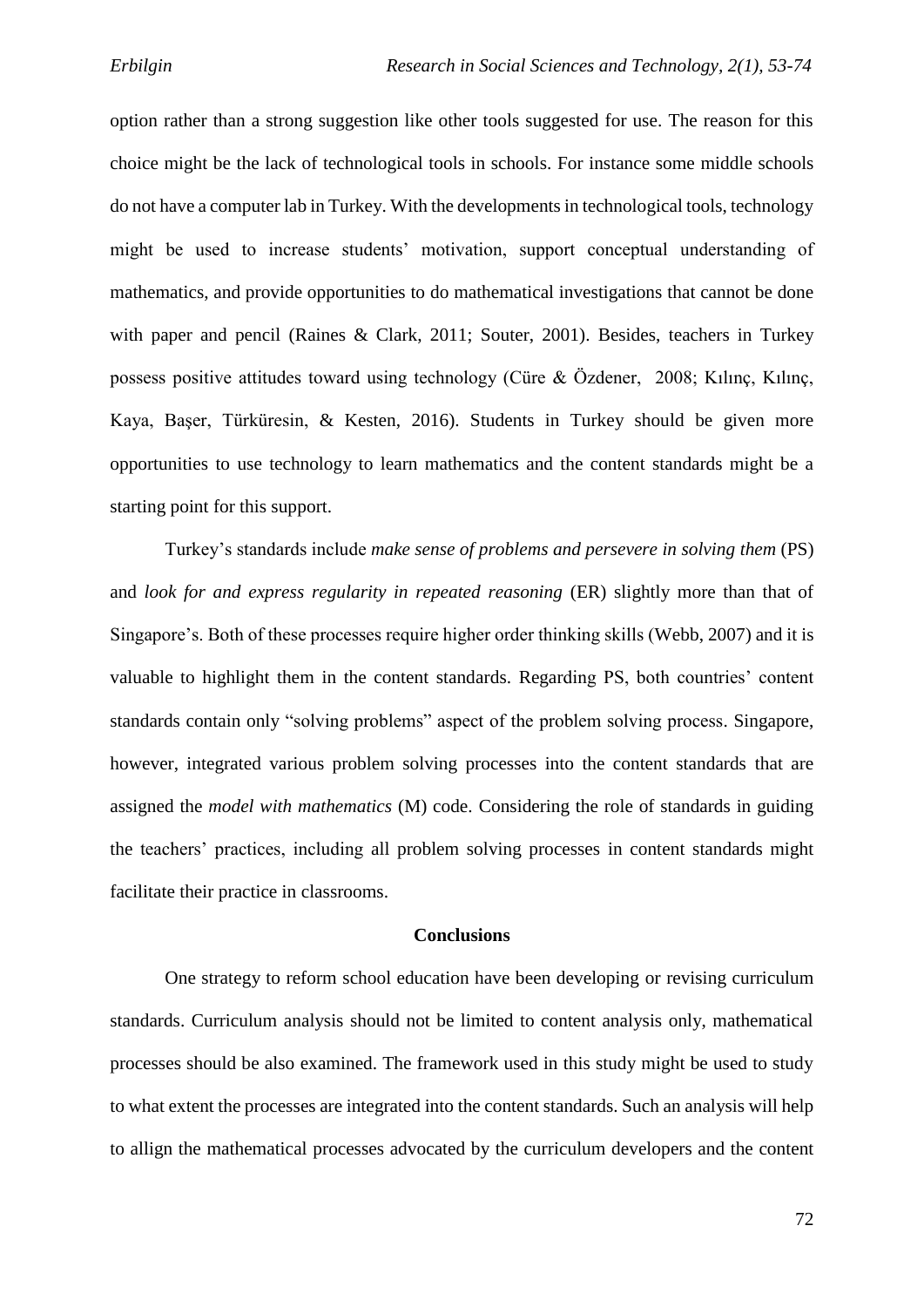standards, and assess whether they are indeed reflected in the content standards or not. If the

curriculum developers want to convey a coherent message to teachers in the whole curriculum

document, then such an analysis is imperative.

#### **References**

- Australian Association of Mathematics Teachers. (2006). *Standards for excellence in teaching mathematics in Australian schools*. Retrieved http://www.aamt.edu.au/
- Bogdan, R.C. & Biklen, S.K. (1992) *Qualitative research for education: An introduction to theory and methods.* Boston: Allyn and Bacon.
- Brendefur, J., & Frykholm, J. (2000). Promoting mathematical communication in the classroom: Two preservice teachers' conceptions and practices. *Journal of Mathematics Teacher Education*, *3*(2), 125-153.
- Brenner, M. E., Mayer, R. E., Moseley, B., Brar, T., Durán, R., Reed, B. S., & Webb, D. (1997). Learning by understanding: The role of multiple representations in learning algebra. *American Educational Research Journal,*37(4), 663-689.
- Confrey, J. (2007). *Tracing the evolution of mathematics content standards in the United States: Looking back and projecting forward towards national standards*. Paper presented at the Conference on K-12 Mathematics Curriculum Standards Arlington, Va.
- Curriculum Planning and Development Division (2012). Mathematics syllabus secondary one to four. Retrieved from [https://www.moe.gov.sg/docs/default](https://www.moe.gov.sg/docs/default-source/document/education/syllabuses/sciences/files/mathematics-syllabus-sec-1-to-4-express-n(a)-course.pdf)[source/document/education/syllabuses/sciences/files/mathematics-syllabus-sec-1-to-4](https://www.moe.gov.sg/docs/default-source/document/education/syllabuses/sciences/files/mathematics-syllabus-sec-1-to-4-express-n(a)-course.pdf) [express-n\(a\)-course.pdf](https://www.moe.gov.sg/docs/default-source/document/education/syllabuses/sciences/files/mathematics-syllabus-sec-1-to-4-express-n(a)-course.pdf)
- Cüre, F., & Özdener, N. (2008). Teachers' information and communication technologies (ICT) using achievements and attitudes towards ICT. *H. U. Journal of Education*, 34, 41-53.
- Erbilgin, E. (2014). Analyzing Turkey's elementary and middle school mathematics standards with general topic trace mapping. Education and Science / Egitim ve Bilim, 39(174), 272-285. Doi: 10.15390/EB.2014.2151
- Goertz, M. E. (2010). National standards: Lessons from the past, directions for the future. In B. J. Reys & R. E. Reys (Eds.), *Mathematics curriculum: Issues, trends, and future directions: 2010 yearbook* (pp. 51–63). Reston, VA: National Council of Teachers of Mathematics.
- Güneş, G. & Baki, A. (2011). Dördüncü Sınıf Matematik Öğretim Programının Uygulamasından Yansımalar. Hacettepe Üniversitesi Eğitim Fakültesi Dergisi, 41, 192- 205.
- Hiebert, J. (2003). What research says about the NCTM Standards. In J. Kilpatrick, W. G. Martin, and D. Schifter (Eds.), A research companion to Principles and Standards for School Mathematics (pp. 5-23). Reston, VA: National Council of Teachers of Mathematics.
- Kılınç, E., Kılınç, S., Kaya, M. M., Başer, E. H., Türküresin, H. E., & Kesten, A. (2016). Teachers' attitudes toward the use of technology in social studies teaching. *Research in Social Sciences and Technology, 1*(1), 59-76.
- Kilpatrick, J., Swafford, J., & Findell, B. (Eds.). (2001). Adding it up: Helping children learn mathematics. Washington, D.C.: National Academies Press.
- Mackey, A., & Gass, S. M. (2005). Second language research: Methodology and design. Mahwah, NJ: Lawrence Erlbaum Associates.
- Miles, M. B., & Huberman, A. M. (1994). *Qualitative data analysis: An expanded sourcebook, second edition*. Thousand Oaks, CA: Sage Publications.